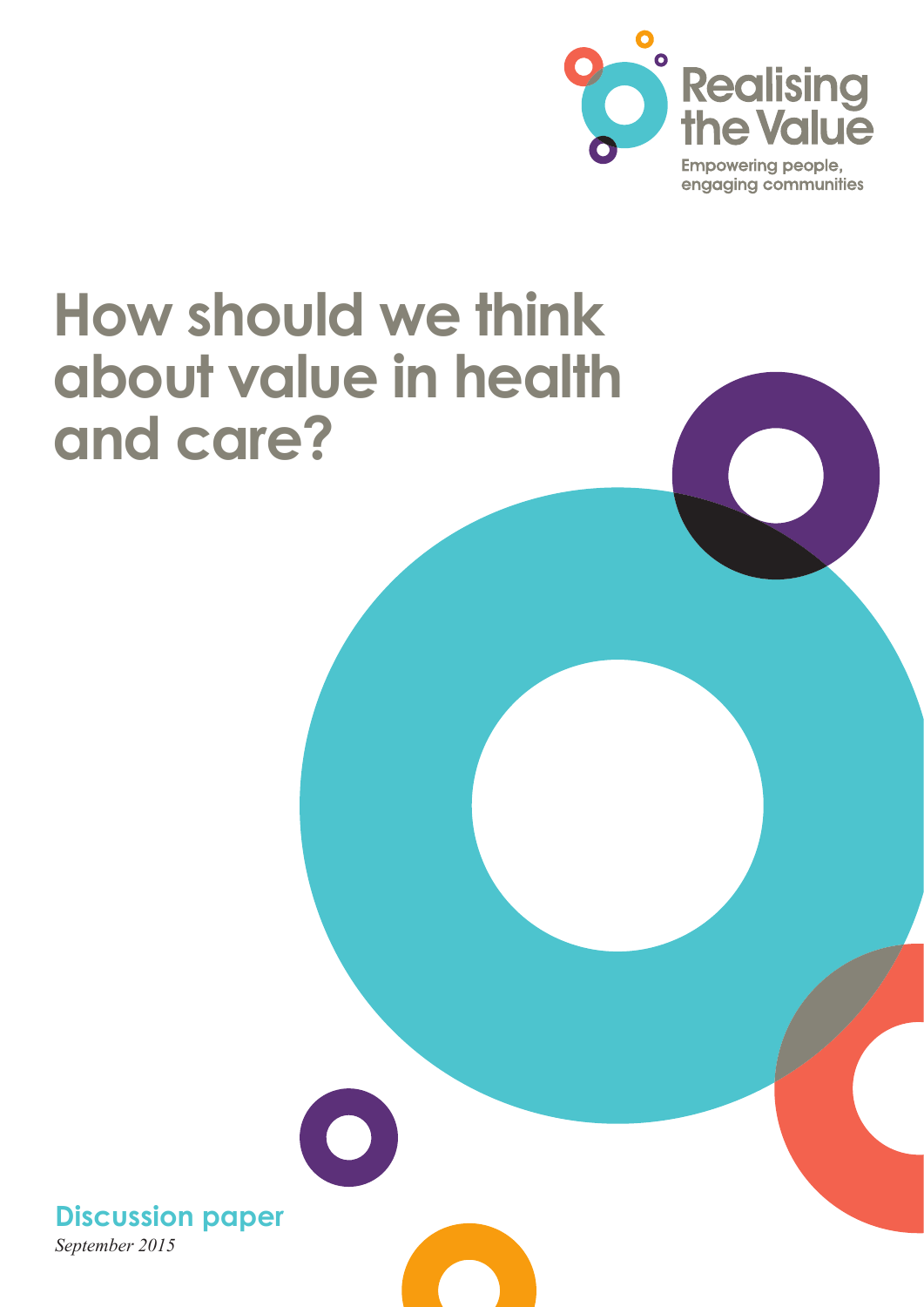

### **About this paper**

This paper is a step towards creating a new articulation of value in co-production with other stakeholders, in order to achieve the wider Realising the Value programme objective of demonstrating the value of people and communities in their own health and care.

The ideas set out in this paper will develop throughout the programme to underpin future activities and outputs of the programme.

Further information about Realising the Value can be found on the back of this paper and on the programme [website:](http://www.nesta.org.uk/project/realising-value?gclid=CO_-nb_O_cYCFWXJtAodtmMCmg) **[www.realisingthevalue.org.uk](http://www.nesta.org.uk)**

This paper was produced by National Voices, reflecting the thinking and input from the wider Realising the Value consortium.

**A A H H How should we think about value in the care of the care in the care of the care in the care in the care in the care in the care in the care in the care in the care in the care in the care in the care in th** It is licensed under a Creative Commons Attribution-NonCommercial-ShareAlike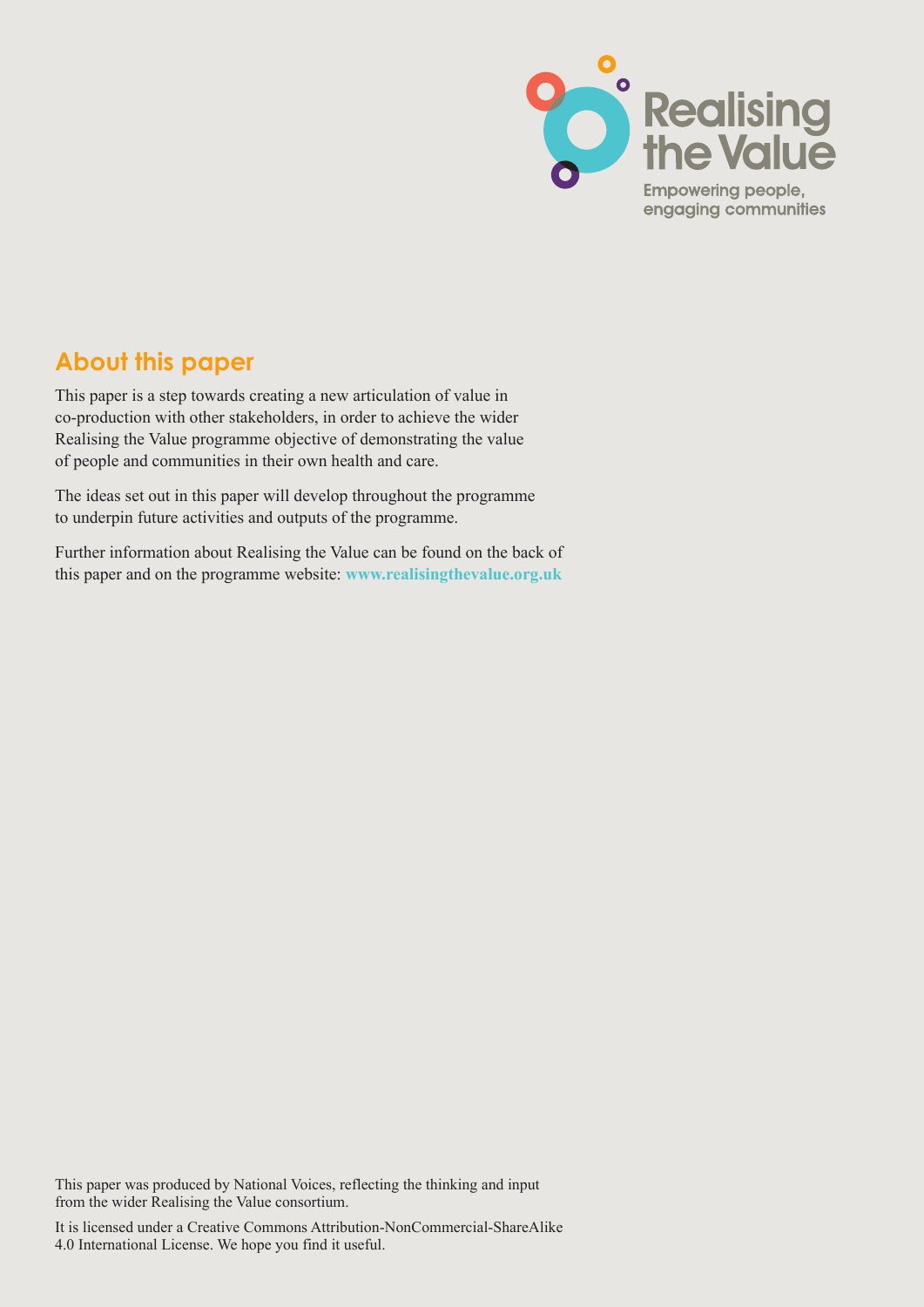# **Contents**

| Introduction                                    |                                                            | $\overline{2}$ |
|-------------------------------------------------|------------------------------------------------------------|----------------|
|                                                 | Our proposed articulation of 'value'<br>in health and care | 4              |
|                                                 | 2 Context for the value discussion                         | 6              |
| 3                                               | Approaches to thinking about value                         | 9              |
| $\overline{4}$                                  | Value in adult social care                                 | 14             |
|                                                 | 5 Conclusions and next steps                               | 16             |
| Summary of the questions asked in this paper 18 |                                                            |                |
| Bibliography and related reading                |                                                            | 19             |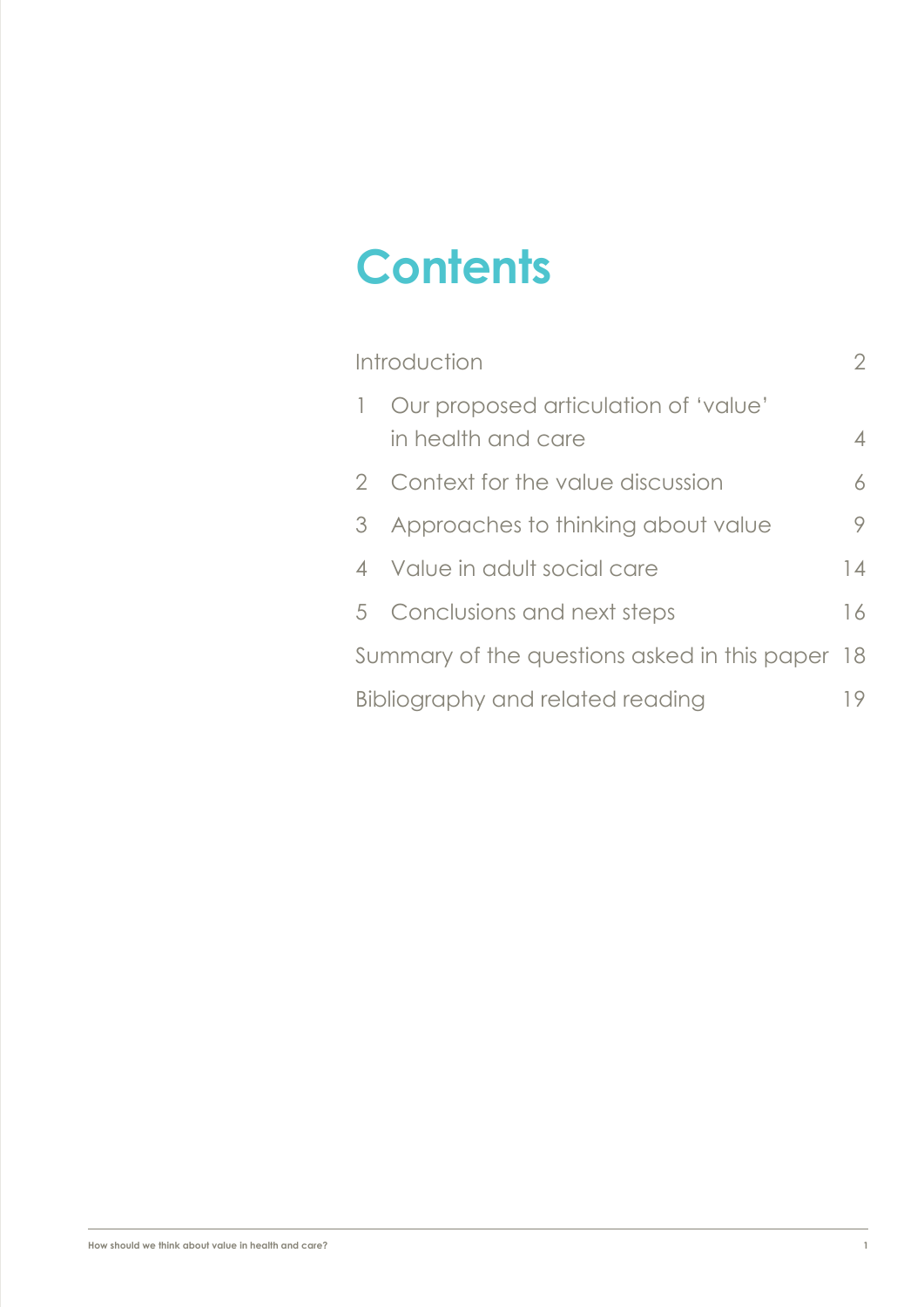# <span id="page-3-0"></span>**Introduction**

'Value' is a contested notion both in the private and public sectors. Both sectors' definitions are – and have been over recent decades – subject to significant tensions. Traditional 'profit-oriented' conceptions of value expressed through classical accounting models have been strongly critiqued, yet continue to have a significant impact on the behaviours of individuals and organisations.

In health care in England, perceptions of value have been dominated by a mix of clinical outcomes, system targets, competition mechanisms and encouragement for single units to act autonomously and be judged as single services. What people using health services value most has not been adequately considered or captured.

However, a number of recent changes are raising the question of whether the current ways of thinking about value in health and care – clinical outcomes and service utilisation – remain sufficient. For example:

- Changing social attitudes have led to notions of wellbeing, quality of life and happiness re-emerging in political conversation as values that society aspires to for its citizens. This has also been recognised within the academic community with wellbeing measures being validated and put into use.
- The growing number of people living with long-term conditions is making it clear that patients are increasingly producers of their own health care. This challenges the assumption of the traditional medical model that the NHS produces value and patients consume it.
- The prevailing understanding of health is re-orienting itself from the question 'what's the matter with you?' to the broader question 'what matters to you?' This begs the question of how the value that health services create sits alongside other forms of value.

The long journey of adult social care towards personalisation has pointed the way to a values-based approach which prioritises improved wellbeing, independence, social connectedness, choice and control; one in which people feel supported to manage their own care. The changed and changing nature of the 'caseload' of the NHS (long-term conditions, co- and multi-morbidities) would seem to point in the same direction. The health and care systems are, in any case, increasingly aligning through integration programmes and will need aligned concepts and frameworks for achieving and measuring value.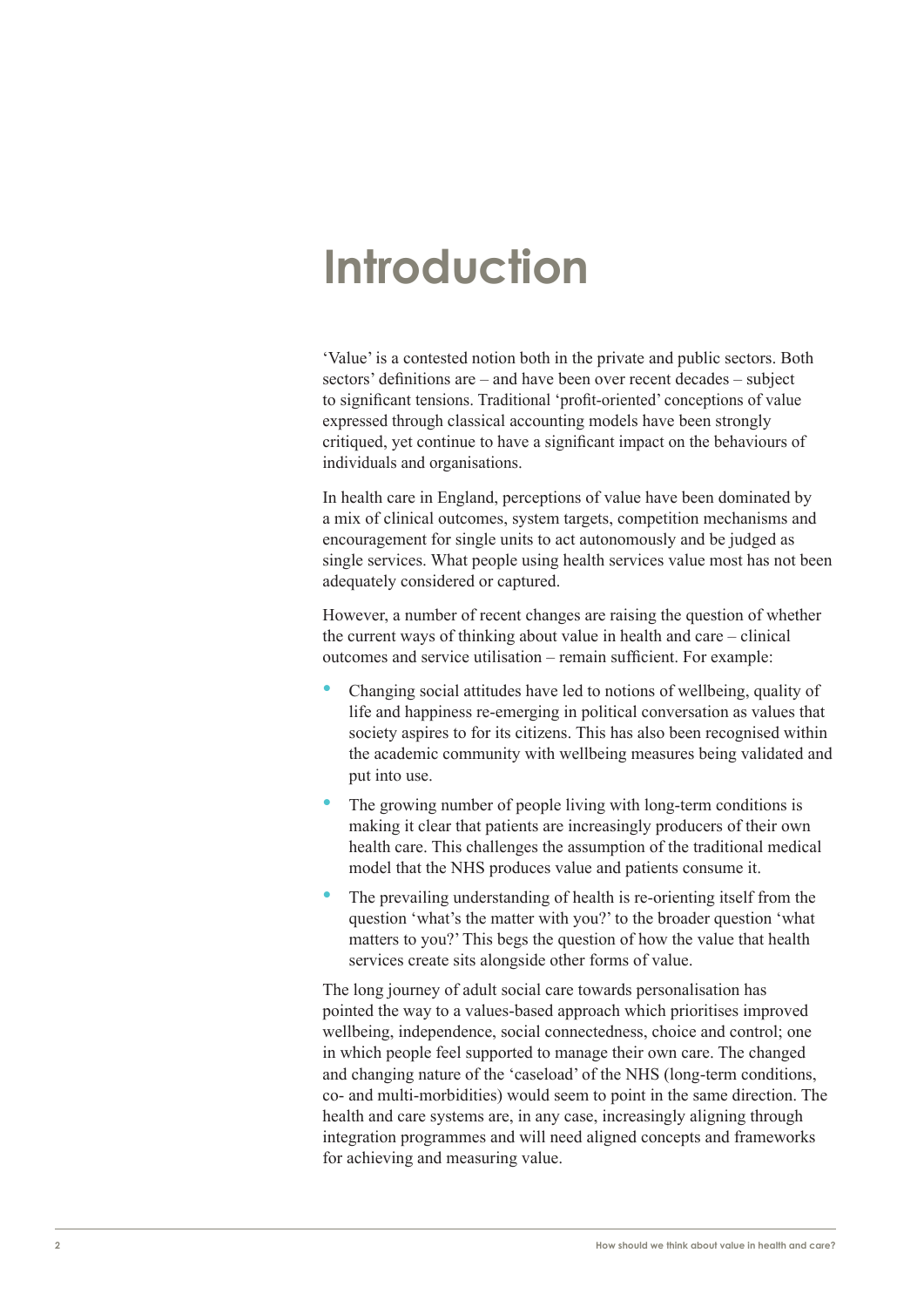This paper suggests drawing on ideas from public and social value theory. Both lines of thought emphasise that the outcomes chosen must be securely based on 'responsiveness' to what relevant groups of people – 'citizens', 'viewers', 'stakeholders' – value, while balancing the need to measure and compare value. This is not a matter of simple opinion surveys but of engagement with those constituencies to work through their priorities (what some public value thinkers call 'citizens' refined preferences'). A similar ethic in social care and health is 'co-production'.

Experience from public and social value theory in other fields indicates that co-produced outcome measures will consist of a mixture of:

- **quantitative evidence**: for example, 5,000 people received the additional learning resources they wanted; a social enterprise helped 30 clients not to reoffend
- **person-reported outcomes**: 'I learned something from this programme'; 'I feel confident to return to work'
- **qualitative judgements**: commissioners taking an overall view of how a programme contributes to overall impact based on a wider definition of value.

There are challenges to be addressed with such an approach. Qualitative judgement, exercised by 'value-seeking managers', and the outcomes identified by engaged stakeholders will both be programme-specific. So these co-produced outcomes may not be comparable across programmes and, as stand-alone measures, are vulnerable to a critique that they are 'subjective' or used for self-justifying purposes.

In real-world situations, co-produced outcomes will be confronted by the legitimacy test identified within ideas of public value: that is, are they convincing enough to continue to secure legitimacy both with the public who value their services and with their elected politicians who determine levels of resources? So another challenge is how to set up effective mechanisms for legitimising what constitutes public value.

This paper considers, therefore, how new frameworks and measures of this wider conception of value can be created to assess financial, social and person-reported outcomes. It sets out how we might establish a broader way of understanding value and value for money in health and care. As part of the Realising the Value programme we want to debate these issues in order to refine, redefine and develop the arguments in this paper.\*

Throughout this paper, there are a number of questions (summarised on page 18). We welcome your views to help make concrete what a new framing of value in health care can look like. We will specifically engage with the People and Communities Board of the NHS Five Year Forward View (5YFV) to help us complete this work, and to champion the importance of a new framing of value in the NHS of the future.

It is in this context that we are testing the propositions set out in section 1 of this paper for a future, aligned articulation of value in health and social care. We look forward to receiving comments, views, challenges and suggestions.

To feed back on the ideas and questions contained in this paper, please contact the Realising the Value consortium partners on **[info@realisingthevalue.org.uk](mailto:info@realisingthevalue.org.uk)**

The question of how to assess value from a health economics perspective, both in terms of methods and outcome measures, will be a key component of this thinking as the work progresses.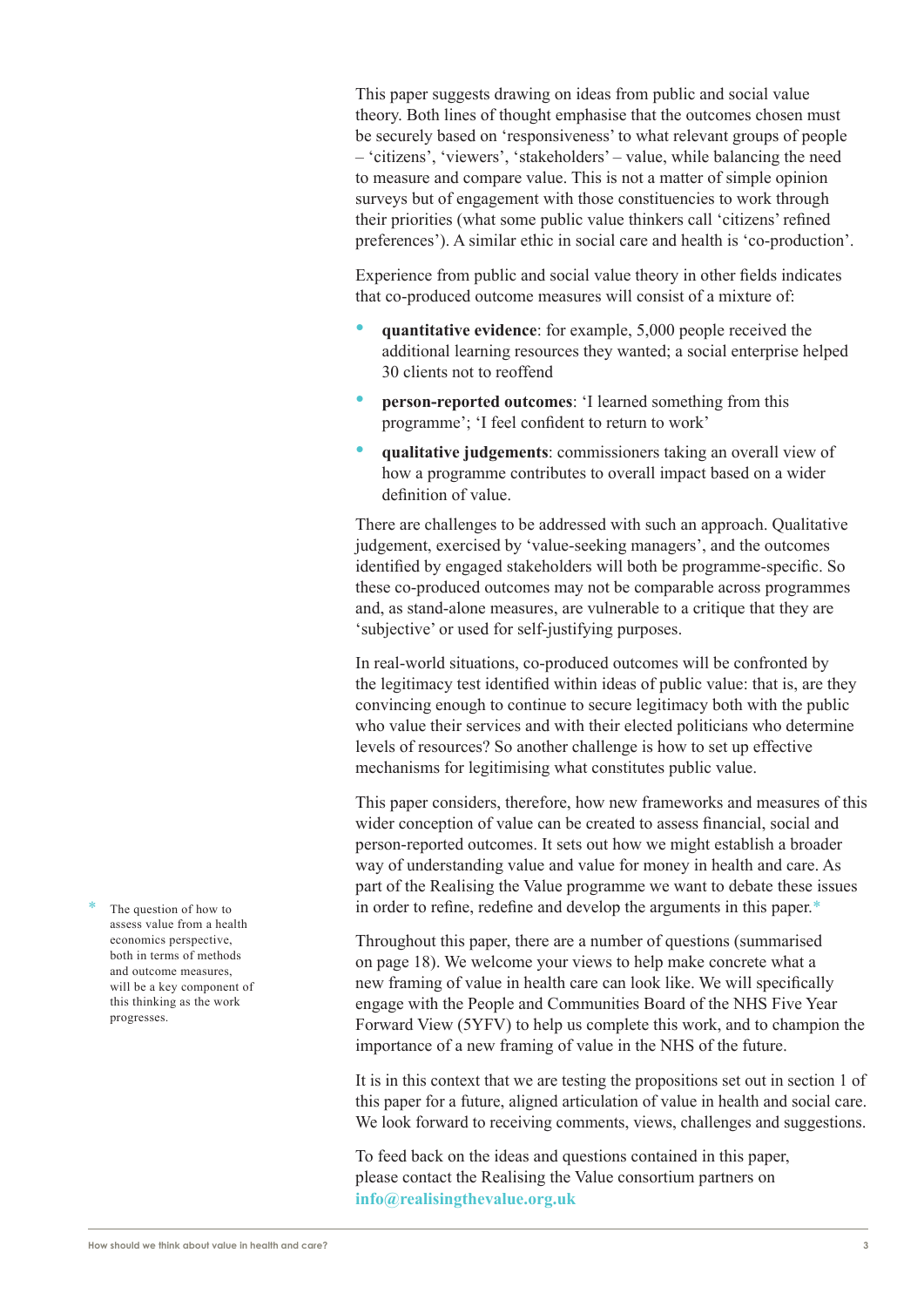# <span id="page-5-0"></span>**1 Our proposed articulation of 'value' in health and care**

### **Questions**

- **Are the propositions set out in section 1 the right ones to develop?**
- **Are there any further implications from these propositions that you would like to draw our attention to?**
- **Do you have suggestions for approaches to thinking about value that capture some or all of these propositions (in addition to those referenced in section 3 of this paper)?**
- **What challenges do you foresee and how can they be overcome?**

We propose that a future, aligned articulation of value in health and social care will need to take account of and be supported by the following features:

- **Co-produced outcomes**: The articulation should favour and incentivise outcomes that are 'co-produced'. This means services should enable service users and other stakeholders to identify desirable outcomes to be planned for, and collaborate with them and others to achieve those outcomes.
- **Diverse outcomes:** It should be capable of combining a core of quantifiable and comparable outcomes with others that cannot be aggregated; accepting as legitimate a wider 'narrative' for value than, for example, clinical effectiveness or meeting service targets and objectives. Clinical and personal health outcomes will need a new place within this redesigned core of outcomes. They may also need defining more holistically through focusing on the outcomes for the person rather than, or in addition to, the success of a treatment or intervention.
- **Impact from people, communities and services**: This new articulation of value should lead to an approach that emphasises overall 'impacts' achieved by people, communities and services combined.
- **Longer-term and person-centred impact**: The impacts identified in this approach are likely to be longer-term and more driven by what is important to the person – for example, wellbeing, independence, social capital, feeling confident and supported to manage their life, health and care.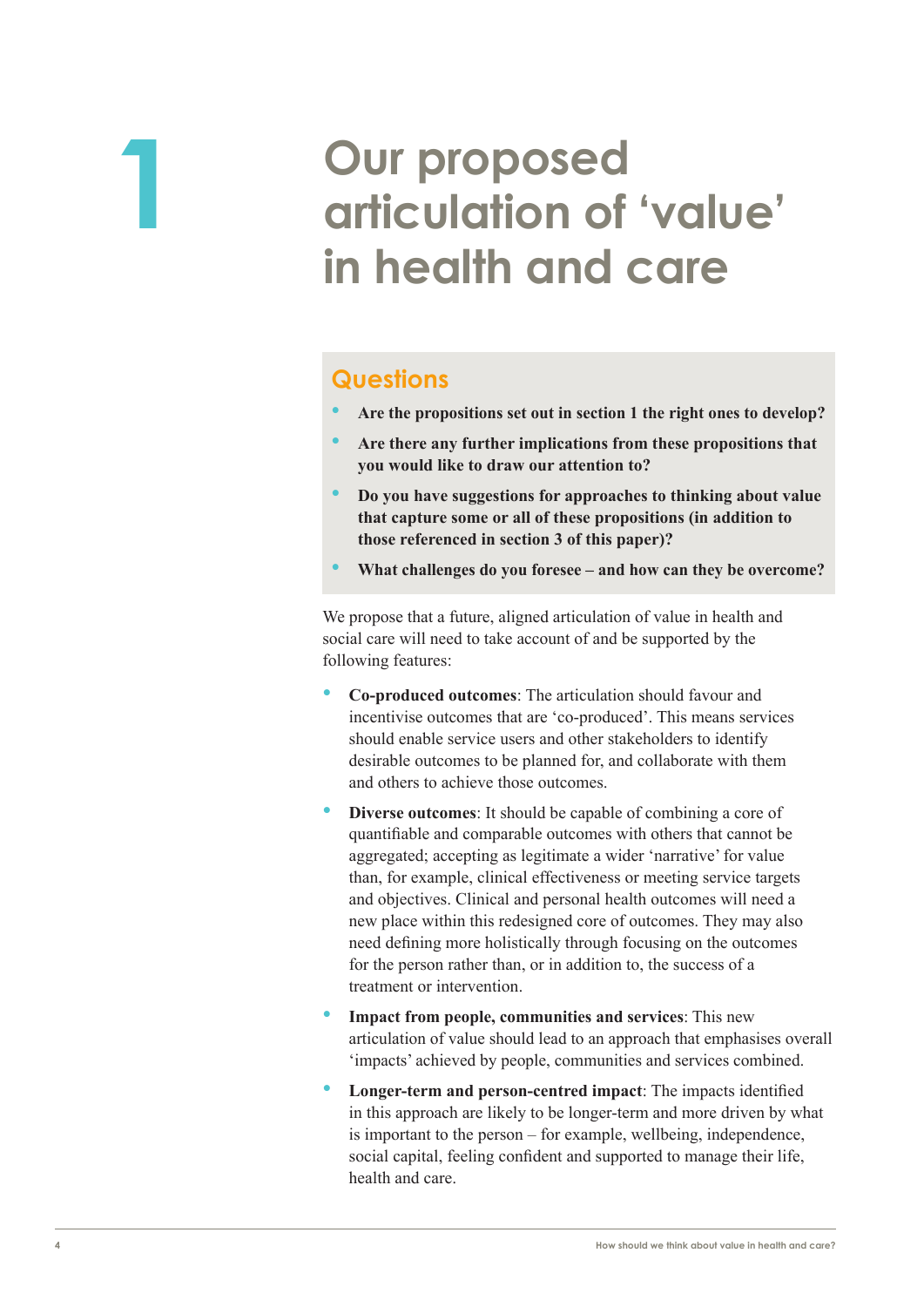- **Localisation**: This articulation of value will require a decision-making environment that enables creative and adaptive management and commissioning at the local level. For example, allowing localised judgement on the achievement of the non-comparable outcomes.
- **New measures of value**: National policymakers will need new and updated measures to support this articulation of value. These should incorporate a broader range of tools and measures for wellbeing, quality of life and personal outcomes, which are combined into robust, common evaluation frameworks for health and care interventions.
- **Measuring what matters to people**: such measures must be capable of capturing a 'full range' of valued outcomes of services and programmes, with due emphasis on the outcomes most valued by people using services.

In the remainder of this paper we outline how the arguments to support these propositions were developed, and ask further questions for feedback.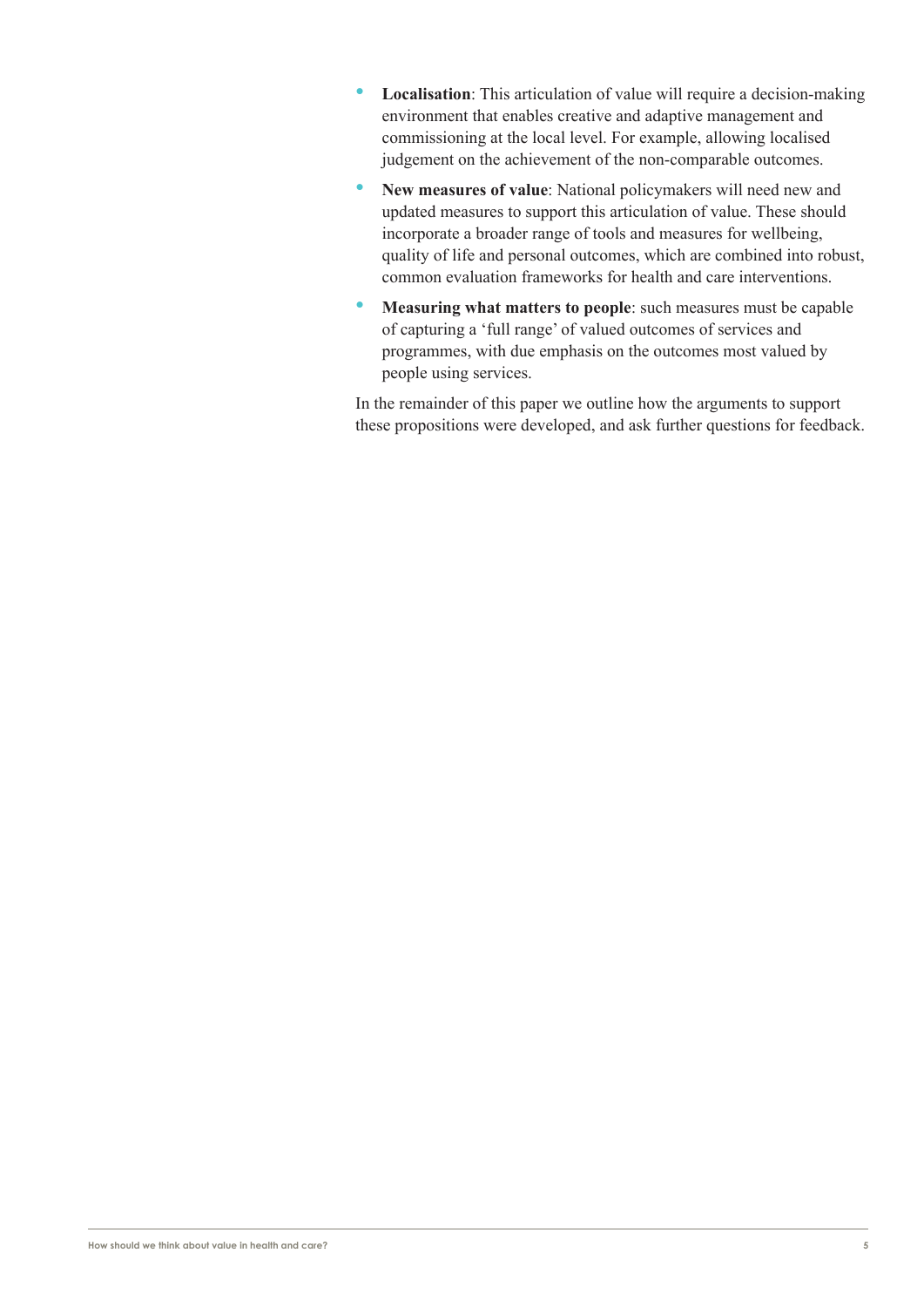# <span id="page-7-0"></span>**2 2 Context for the value discussion value discussion**

### **Questions**

- **Are there key concepts of individual and community value we have not referenced in section 2?**
- **Do you know of any significant programmes or services in the NHS that have attempted to account for these types of value over time? Please send us references/details.**

A consensus has been reached that the NHS needs to move away from being a reactive, episodic service, based on a medical model of 'diagnose, treat and cure'.

Core 'customers' of the NHS are now people with long-term conditions, including mental health problems and, increasingly, people with multiple long-term conditions ('multi-morbidities'). These groups account for the consumption of the majority of NHS 'inputs', including funding, consultation time, medication and hospital admissions. Securing greater value for the future NHS is, to a large degree, contingent on better – and different – models of care, support and treatment for these groups, including at the end of life.

There are strong parallels and overlaps with the adult social care caseload of people with increasingly complex needs such as disabilities and frailty.

Increasingly the expectation is that the NHS and social care services will jointly plan, commission and provide services and support people to manage these complex cases and needs. This will require common conceptions of value and aligned mechanisms to account for it.

Evidence has been building over the last two decades about the benefits of both person-centred (or personalised) interventions and the value of the contributions that individuals and the community and voluntary sectors can make to supporting people's health and wellbeing. However, in the health service these approaches have not yet become part of mainstream ways of working.

The 5YFV, in addressing the future of health and care, calls for new ways of working with people and communities and the use of person-focused interventions as an integral part of new models of care.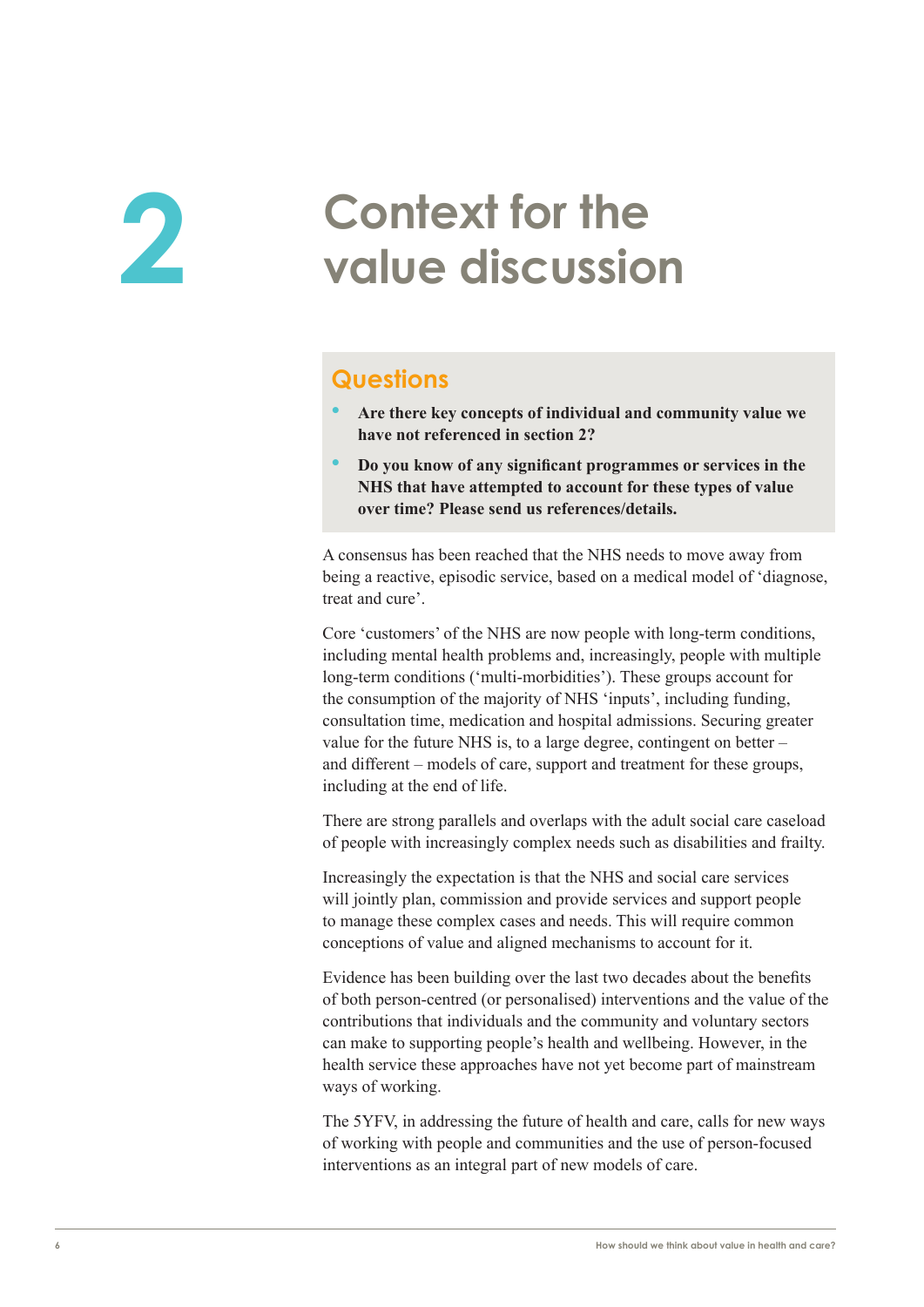This raises the need for a new, cross-system, common understanding of 'value'. What is the value to society that the provision of treatment, care and support should seek to deliver? How can that concept of value be adapted and developed to include, at its core, the value that citizens and communities most seek to achieve? Moreover, how can it also recognise and mobilise the value that people and communities can themselves deliver? Where can we look for evidence and clues to this, and how can we begin to frame a new model of value that can assist our public services to reshape themselves for 21st century challenges?

## **The value contributed by individuals and communities**

The 5YFV is a significant landmark in its recognition that value is contributed by individuals and communities and that value can be multiplied where public services work in support of them. However, it is not the first to do so, and it builds on the following key milestones: the Wanless Review (2002); Department of Health research on individual engagement (2004); Angela Coulter's Health Foundation review of patient-focused interventions (2007); NICE guidance on community engagement (2008); NHS England's participation guidance (2013); National Voices' evidence review (2014); and Jane South's report on community development for Public Health England (2015). These reports and others have accrued evidence of the value of engagement over a long period. See Bibliography and related reading at the end of this paper for more details.

There is a growing body of indicators which estimate the economic value of contributions made by a variety of different groups, including:

- **Volunteers**: the value of voluntary activity in the UK has been estimated by the Office for National Statistics (ONS) to be £23.9bn (ONS, 2013)
- **Voluntary and community sector**: this sector had a £40bn turnover in 2012/13 according to the National Council for Voluntary Organisations (NVCO, 2015). Of this, around £13bn may be directly health- or care-related
- **Carers**: the contributions of carers was worth £119bn in 2011 according to Carers UK (Carers UK, 2011) – more than the annual budget of the NHS.

There is also a growing evidence base for the benefits of person- and community-centred approaches.\* There is relatively strong evidence of effectiveness, for example, for education and self-management, group-based training and peer support, reflected in control group-based evaluations. However, the majority of the effectiveness literature is still grounded in particular health issues, with results presented in the form of clinical outcomes. Furthermore, while there is an increasing trend for studies to report individual measures of wellbeing such as confidence and self-efficacy, it is not clear how well these measures feed into policymaking both at a national and local level. There is a danger that if

This evidence base is being assessed as part of the Realising the Value programme and a report of the findings will be published in the autumn of 2015.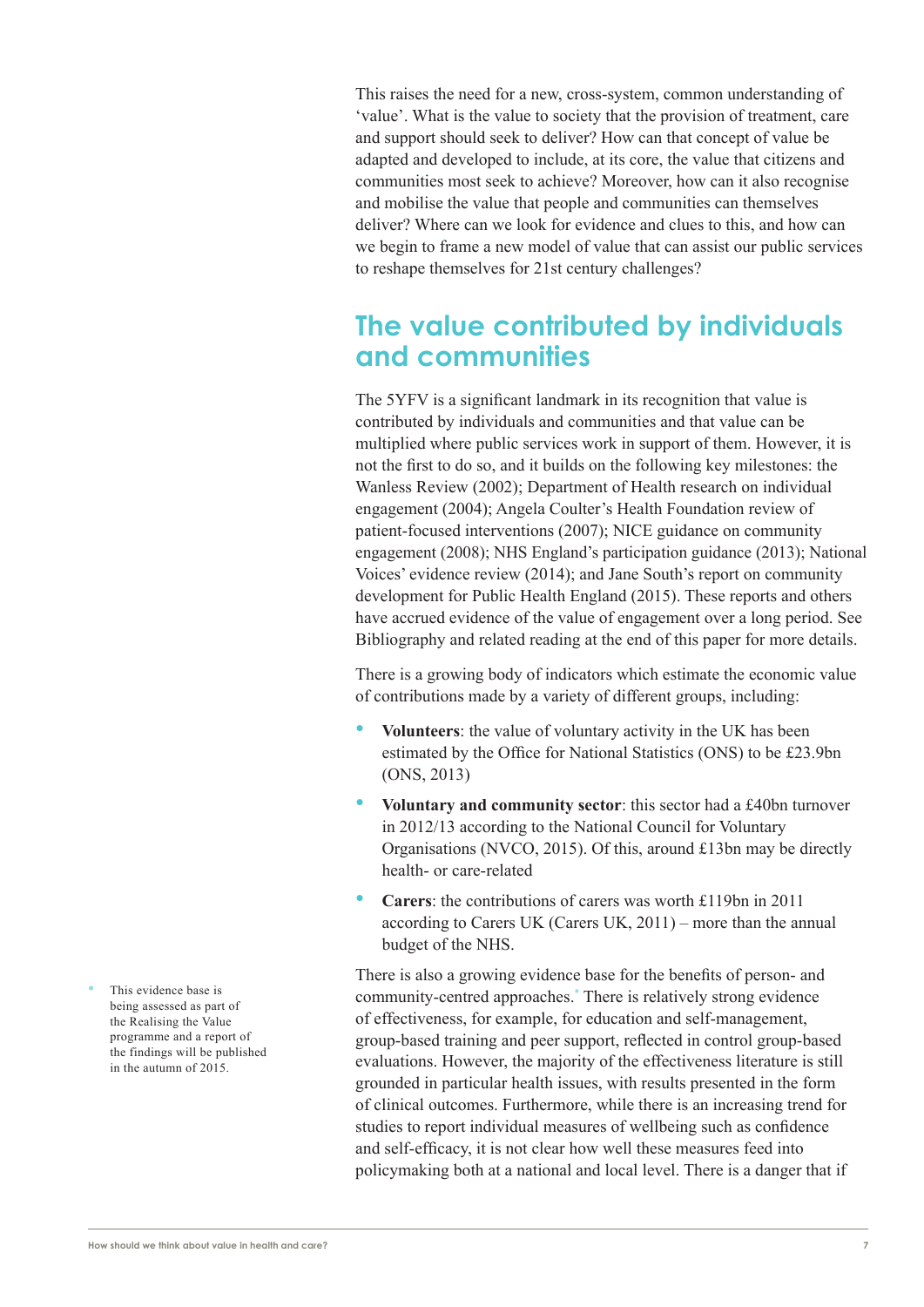these measures are not related to traditional health outcomes they will not be taken seriously. Other approaches are at an earlier stage of evidence generation, such as community development initiatives and the use of personal budgets in social care and health. It could be argued that funding for research is still dominated by the medical model of health care, due to the methodological challenges that evaluating person- and community-centred approaches pose.

People who participate in such interventions can experience greater value from their health and care services, expressed through indicators such as: better experience of services; better knowledge of their conditions and how to manage them; greater feeling of being supported and in control; making decisions about care and treatment that they feel are more appropriate for them; changing health-related behaviours; and, in some cases, better health outcomes.

There is also a benefit to the statutory services when people use resources more appropriately. This can include: using fewer urgent consultations and emergency admissions; more appropriate take-up, for example by attending checks and screening and adhering to chosen treatments; and/or choosing less costly interventions and services.

Some studies show how multiple outcomes can be achieved. For example, volunteer befriending can support the wellbeing of the volunteer as well as the person they befriend; carer support can benefit the cared-for person and the health of the carer. These in turn can create benefits to the 'system' through increased health and wellbeing, improved outcomes and less unnecessary use of resources.

The evidence base is still evolving and there are significant gaps as well as areas of greater confidence of effectiveness. However, these interventions have the potential to represent 'win-win-win' propositions which should be attractive to commissioners, providers and managers as well as to people and communities.

In recognition of this, and from the growing body of people and practitioners who have experienced these approaches directly, there has been a 'build up' of: legislation (Health and Care Act 2012, Care Act 2014); regulation (person-centred care as a 'fundamental standard'); professional adoption (eg Good Medical Practice duties of all doctors); policy; guidance (NHS England Participation guidance, Care Act guidance); practical mechanisms (Joint Strategic Needs Assessments (JSNAs) based on identifying assets as well as needs); and toolkits. All of these require or recommend person- and community-focused approaches.

This situation therefore leads to questions about the barriers to adoption, spread and implementation of person- and community-centred approaches. The assumption in this paper is that one barrier is the system not having built these person-centred and community-focused aspects of value into its frameworks for measuring what matters.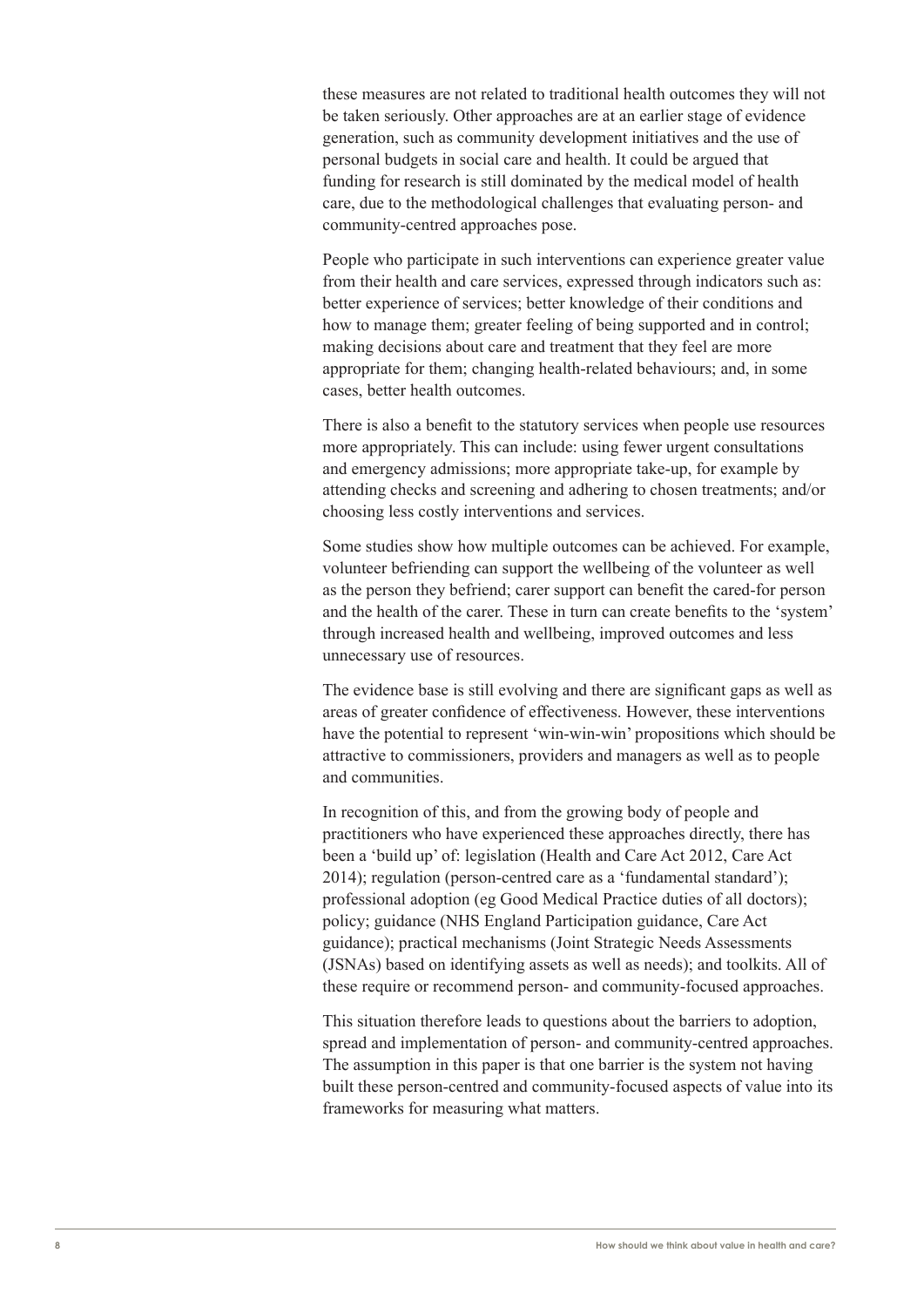# <span id="page-10-0"></span>**3 Approaches to thinking about value**

### **Questions**

- **Do you have knowledge or experience of using the approaches described in section 3?**
- **If so, what lessons from them do you think can be applied in an NHS context?**
- **What are your thoughts about a triple bottom line approach to value in the NHS: financial value, health value (including health and wellbeing outcomes valued by people), and wider social value (such an employment and social capital)?**

## **Value in the wider economy**

Value in health care has some similarities to the discussion of value in wider democratic societies. In shareholder enterprises the most common form of value accounting is 'profit and loss'. In the classical model 'value creation' is defined as the sum of 'outputs' minus the 'inputs' used to create them along the line:

**Inputs… Process… Outputs**

Over the last half century, this model has been contested through various economic, environmental and social critiques. These often argue for the inclusion of 'externalities' (effects for which enterprises have not conventionally been held accountable) such as damage to the environment. As such they are concerned with 'outcomes':

**Inputs… Process… Outputs… Outcomes**

Notably the concern with 'outcomes' runs throughout this value chain. For example, it includes a concern with the input of labour (international labour standards, fair wages), the effects of processes (on the environment or communities) and how the outputs are used (such as whether profit is repatriated).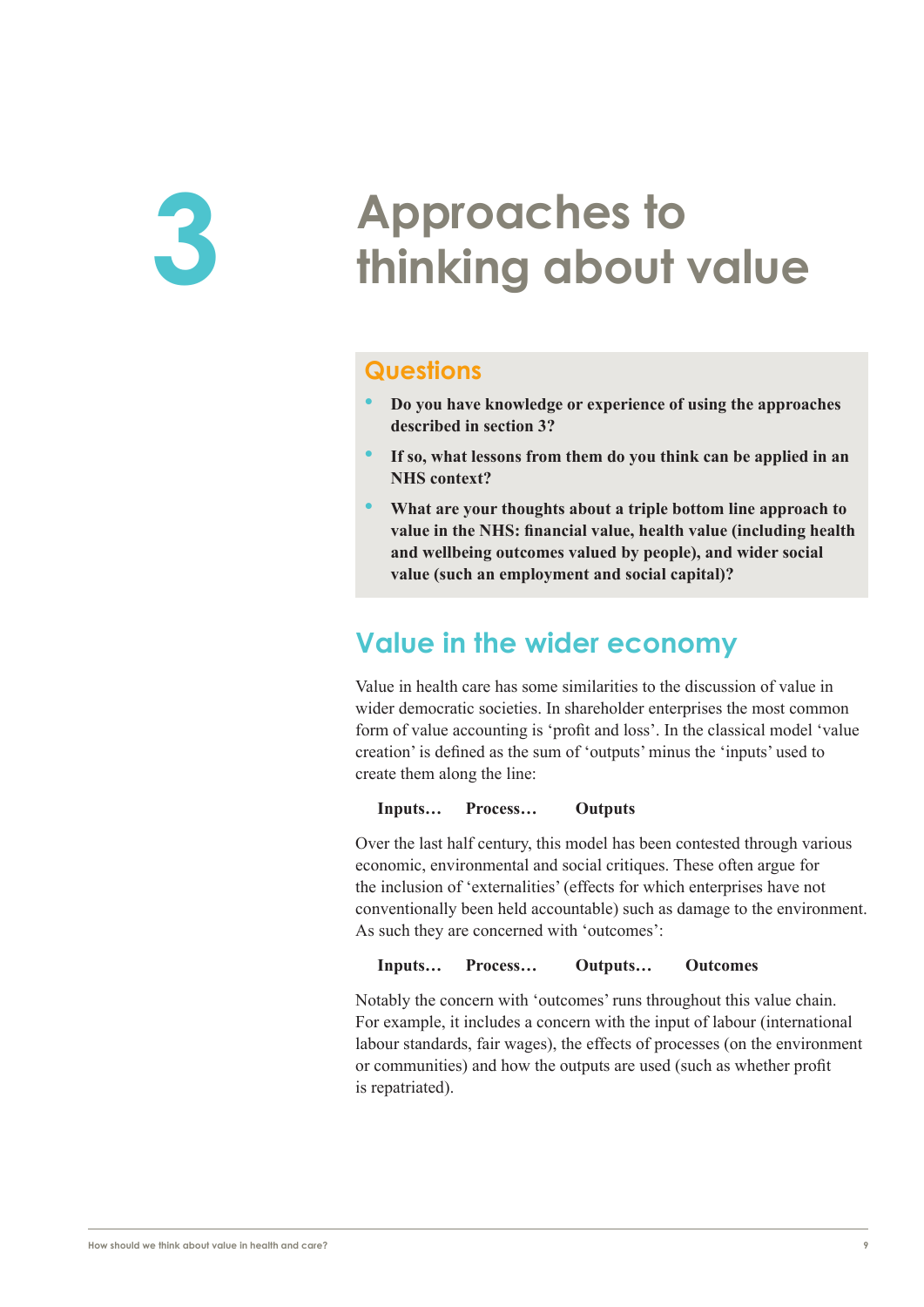Taking into account these multiple dimensions of value along the chain, it could be said that these critiques are trying to move towards a conception of the overall 'impacts' of the enterprise, as some kind of total sum of its outcomes.

#### **Inputs… Process… Outputs… Outcomes… [Impact]**

One increasingly influential model to tackle these concerns is 'triple bottom line' accounting. This is a framework that assesses value across financial, social and environmental outcomes, instead of a sole focus on financial outcomes. The triple bottom line is illustrated by the following graphic.\*



A key question is whether this framework could be adapted to create a triple bottom line for value in health and care: financial value, health value (including health and wellbeing outcomes valued by people) and wider social value (such as employment and social capital).

## **Traditional conceptions of value in the English NHS**

Traditionally, working to achieve value in public services runs two general risks: first, of emphasising the financial bottom line to the exclusion of other considerations of value, such as quality; and, second, of emphasising the priorities of professionals who plan, manage and deliver services at the expense of outcomes valued by people using them.

It is already recognised that activity-based targets and financial rewards focused on providers can fail to deliver taxpayer value for money. In addition, much attention is currently being paid to creating accountability for value beyond individual organisations, for example, through accountable care organisations and outcome-based commissioning. It is important to understand the value these mechanisms are going to deliver so that system incentives and rewards can be designed appropriately.

Image licensed under the Creative Commons Attribution-Share Alike 3.0 Unported license. https://commons.wikimedia. org/wiki/File:Triple\_Bottom\_ Line\_graphic.jpg#metadata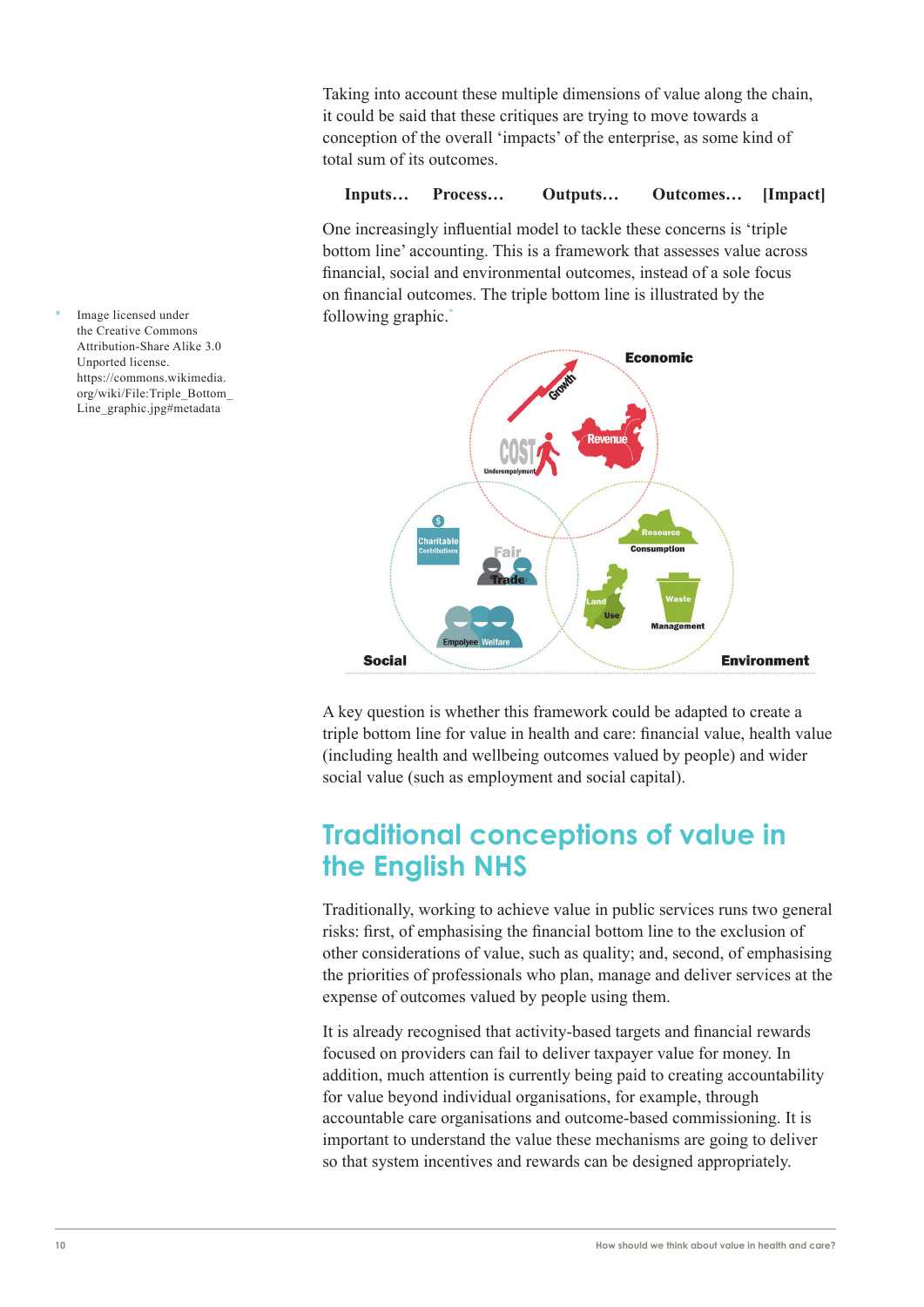The NHS has traditionally been driven by professional values based on a medical model of care and its emphasis on clinical outcomes. However, clinical outcomes only recognise the expected effects of specific interventions, without taking account of their overall outcomes in the context of the lives and circumstances of patients. For example, the outcome of a joint replacement operation may be that a new, functioning joint has been successfully implanted, but this does not capture whether there is any improvement in pain or mobility for the recipient. PROMs (person reported outcome measures) are a response to this challenge, but only a small number are in mainstream use, they are primarily designed against professional and provider objectives, and they have had little effect on clinical practice.

New treatments, therapies and devices undergo a technology assessment before approval for NHS use. The assessment methodology does use quality of life considerations expressed through quality adjusted life years (QALY), but there are other methods (eg cost consequence analysis) and outcome measures (eg capability) that could help assess interventions or services. Indeed, some clinical outcomes have a weaker evidence base than might be expected; as the Choosing Wisely campaign in the United States, and campaigns for the disclosure of all clinical trials have highlighted.

A further complication is that clinical outcomes usually relate to specific diseases or conditions, and the standards and guidance to deploy interventions are usually expressed through formal 'pathways' of care for the single condition. This pathway approach is increasingly questionable where people have more than one condition. This is not only because of the undue burden of work it puts on the patient in navigating multiple pathways, but because it is possible for people to have multiple medications, consultations and interventions without these being reviewed 'in the round'.

## **Recent adaptations of value in the English NHS**

More recent policy has recognised some of the challenges discussed above. There has been a shift from 'targets' to 'outcomes' with the publication of national outcomes frameworks. These have a mix of metrics, some of which are about population health, some about quality of life (for example, domain 2 of the NHS Quality and Outcomes Framework (QOF), for long-term conditions).

The QOF has been reduced in favour of 'care planning' for vulnerable older people and permission is available for GPs to move towards other approaches to population health management.

A significant 'Commissioning for Value' programme provides each clinical commissioning group (CCG) area with data on its achievement of value, with comparisons made to neighbouring or similar CCGs. This has a small element recognising individual value in the form of shared decisions about treatments. It also recognises the challenge of 'complex' patients (those with co- or multi-morbidities) and hints at the use of care planning and supported self-management rather than standard pathways.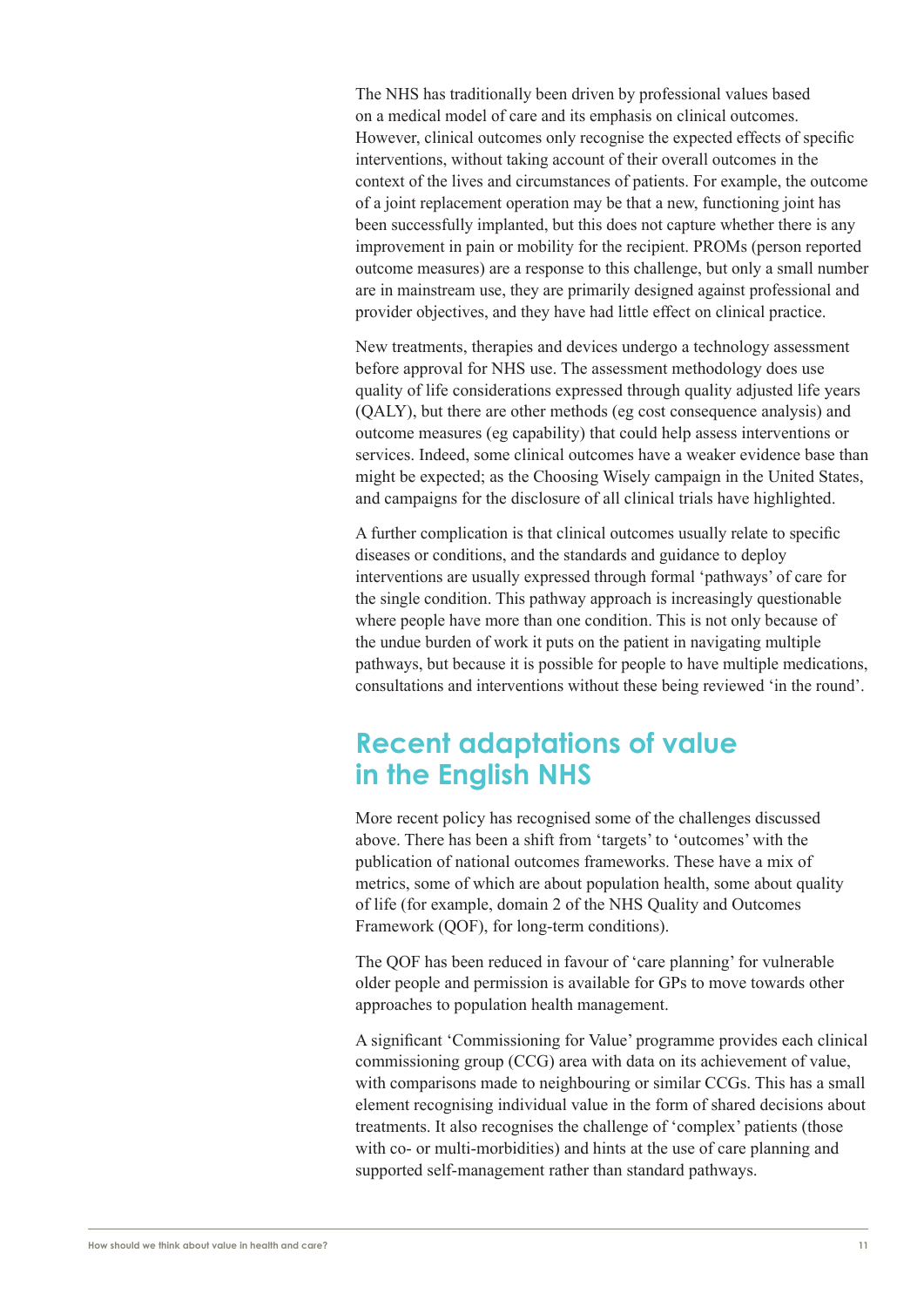## **Other available ideas on value in health care**

This section briefly outlines four concepts concepts of value that may be useful in expanding NHS thinking: the Porter critique; public value; social value; and measuring wellbeing.

### **The Porter critique**

US economist Michael Porter says health care value is too often accounted for at the wrong level – that of the single 'unit' of health care, such as a single provider – and in the wrong way, as 'volume' (process/activity). In fact, the value to the patient should be measured as a summary of the outcomes achieved by all providers combined over a full cycle of care. This speaks to the current drive for integration in health and care (Porter, 2010).

Porter also recognises the needs of 'complex' patients such as those with multi-morbidities or frailty, and argues that for such groups value is an aggregation of many outcomes and points to the need for 'integrated practice units'.

However his own framing of outcomes hierarchies still rests largely on single-condition approaches, and on an assumption that there is a defined 'cycle of care' with beginning and end.

#### **Public value**

Public value is a school of thinking developed since 1995, centring on the value-creating role of public service managers. The task of these managers is to use judgement and skills to make the best use of public money. They have to navigate between managing limited resources, securing their continued legitimacy and creating value for the public. They must make 'value propositions' and secure support for these, including public support. 'What the public values', which may be different from political or managerial assumptions, becomes an important part of the value equation.

Public value adds to traditional measurement domains, such as numbers served, quality and effectiveness and value for money, by also including more emphasis on wider outcomes and impacts, and on 'responsiveness' to what matters to people. The BBC adopted a far-reaching public value approach for the current Charter (2006 to 2016) and all BBC activities must serve seven 'public purposes' and account for their impacts against them.

### **Social value**

Social value is a way of thinking about the 'triple bottom line', particularly in relation to the activities of local service managers/commissioners and non-profit organisations. It gained official recognition and cross-party support in the Public Services (Social Value) Act 2012. This requires public bodies, such as commissioners, to consider the 'financial, social and environmental wellbeing' of their area when making spending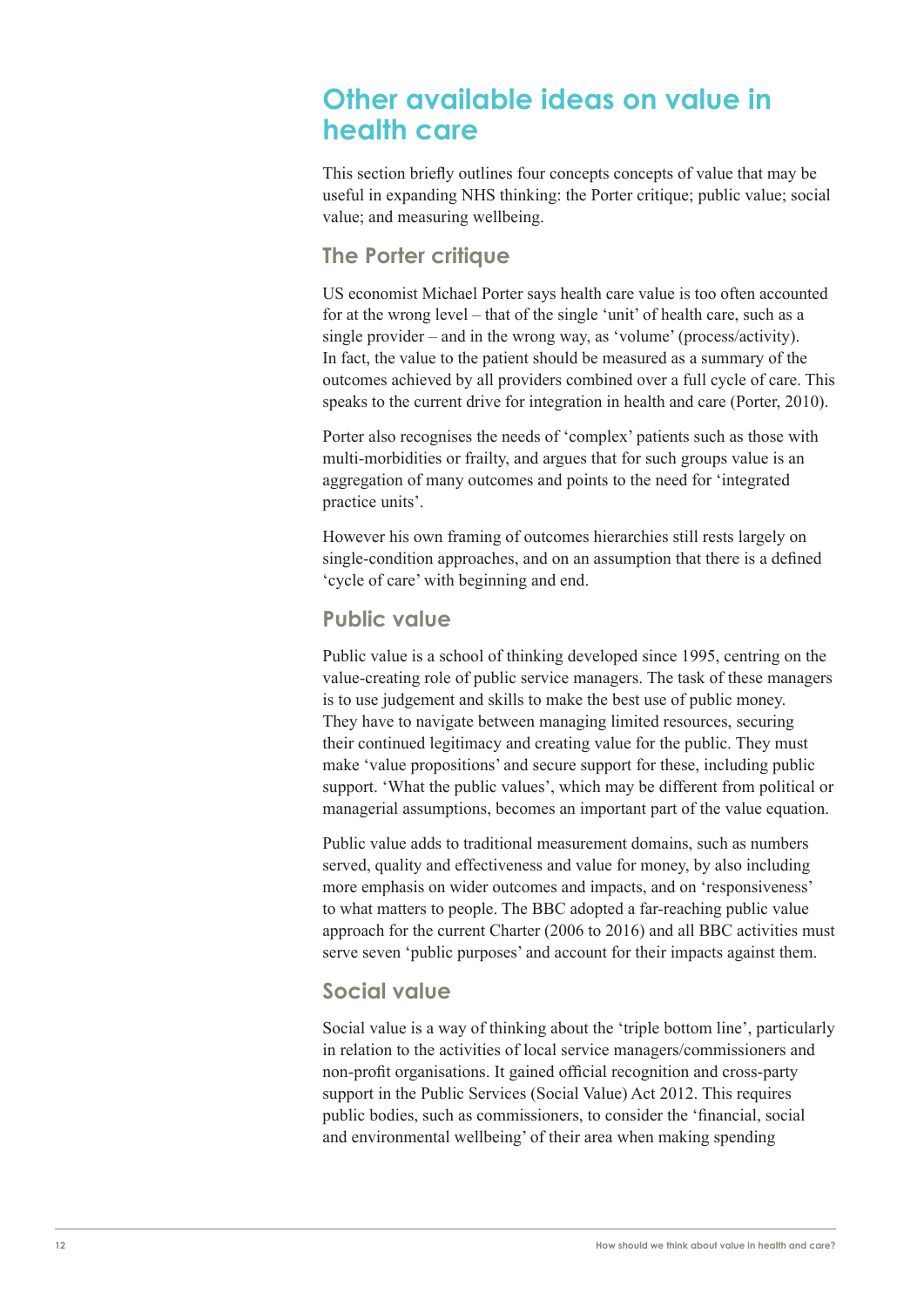decisions. It is seen as a 'correction' to over-reliance on tendering, and a way to increase opportunities for the involvement of third sector groups in providing people with services and support.

The Act has been sparsely used by health commissioners. However, social care and other local authority commissioners have used it to develop and support a local market of provision that builds community-level assets such as user-led organisations, social enterprises and mutuals.

With government support (in both England and Scotland), frameworks have been developed to quantify social value, in particular through Social Return on Investment (SROI). This is a type of cost-benefit analysis that focuses on 'impacts' rather than outputs or outcomes. Impacts are the sum of all the outcomes minus what would have happened anyway. By calculating the SROI 'ratio' an organisation (such as a charity or social enterprise) is able to report that 'for every £1 spent we returned £x of social value'.

A key difference to standard cost-benefit analysis is that outcomes are identified at the start by working with all stakeholders to generate an agreed set of 'the outcomes important to us'. While SROI is a useful way to monetise the reporting of returns on social investment, on its own it is only indicative and does not capture all the values served by non-profit organisations. It is therefore best used within a wider narrative.

#### **Measuring wellbeing**

Measuring wellbeing has gained official traction as economists, governments and international institutions have sought to go beyond Gross Domestic Product as a measure of the success of countries, and have established indices of 'happiness' or 'wellbeing' based on the work of Richard Layard and many others. In the UK, the ONS established a programme in 2010 for measuring wellbeing across a range of domains that include 'personal wellbeing', 'our relationships' and 'health'.

This national data is broken down by local area geographies for both health and local authorities. This set of measures offers a validated and reliable source of alternative or additional ways to measure the impacts of health- and care-related activities. It was established to improve public policy, but it is not yet clear that it is helping to drive changes in the ways that public services think about and plan to achieve value.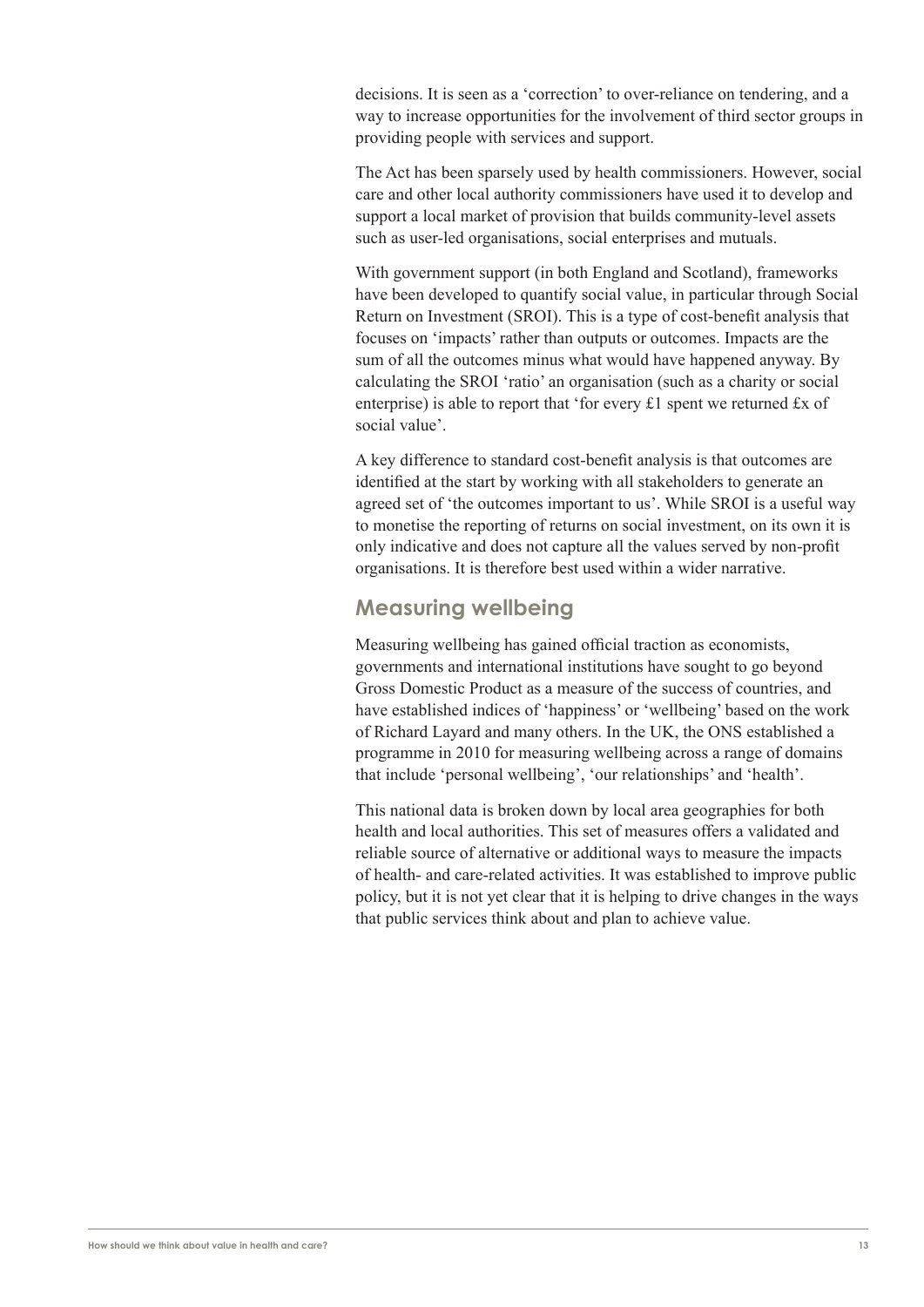# <span id="page-15-0"></span>**4 Value in adult social care**

### **Questions**

- **Does section 4 provide an adequate summary of value in adult social care or are there elements missing?**
- **What challenges do you foresee in aligning social care and health conceptions of value as integrated services become the norm?**
- **If you have worked on this kind of local alignment (for example, as a pioneer) what lessons have you learned?**
- **How can the value of effective clinical interventions be combined with an understanding of how these contribute to wider goals of wellbeing?**

Adult social care has been on a journey over more than two decades from the use of long-stay institutions, through care in the community, to 'personalisation' and the creation of a modernised single legislative framework in the Care Act 2014.

This has created a system with many shared values between user groups, third sector organisations, commissioners, system leaders and government. These include a goal (a legal duty in the Care Act) of improving the wellbeing of the population and outcomes (in the national framework) that emphasise independence, choice and control, and people being supported in the way that they want to be.

'Personalisation' describes both this journey and some of the interventions, including personal budgets that help to achieve the outcomes. It has many parallels to the emerging interest in 'person-centred' care in the health service.

Commissioning has moved (and been forced to move) away from purchasing services on behalf of people through recurring block contracts, and towards 'shaping the market' for support so that people can choose their preferred options. The Public Services (Social Value) Act has aided this by giving commissioners permission to develop community capacity to support people. The commissioning role has the characteristics of the public service manager with 'value-seeking imagination' discussed within public value literature.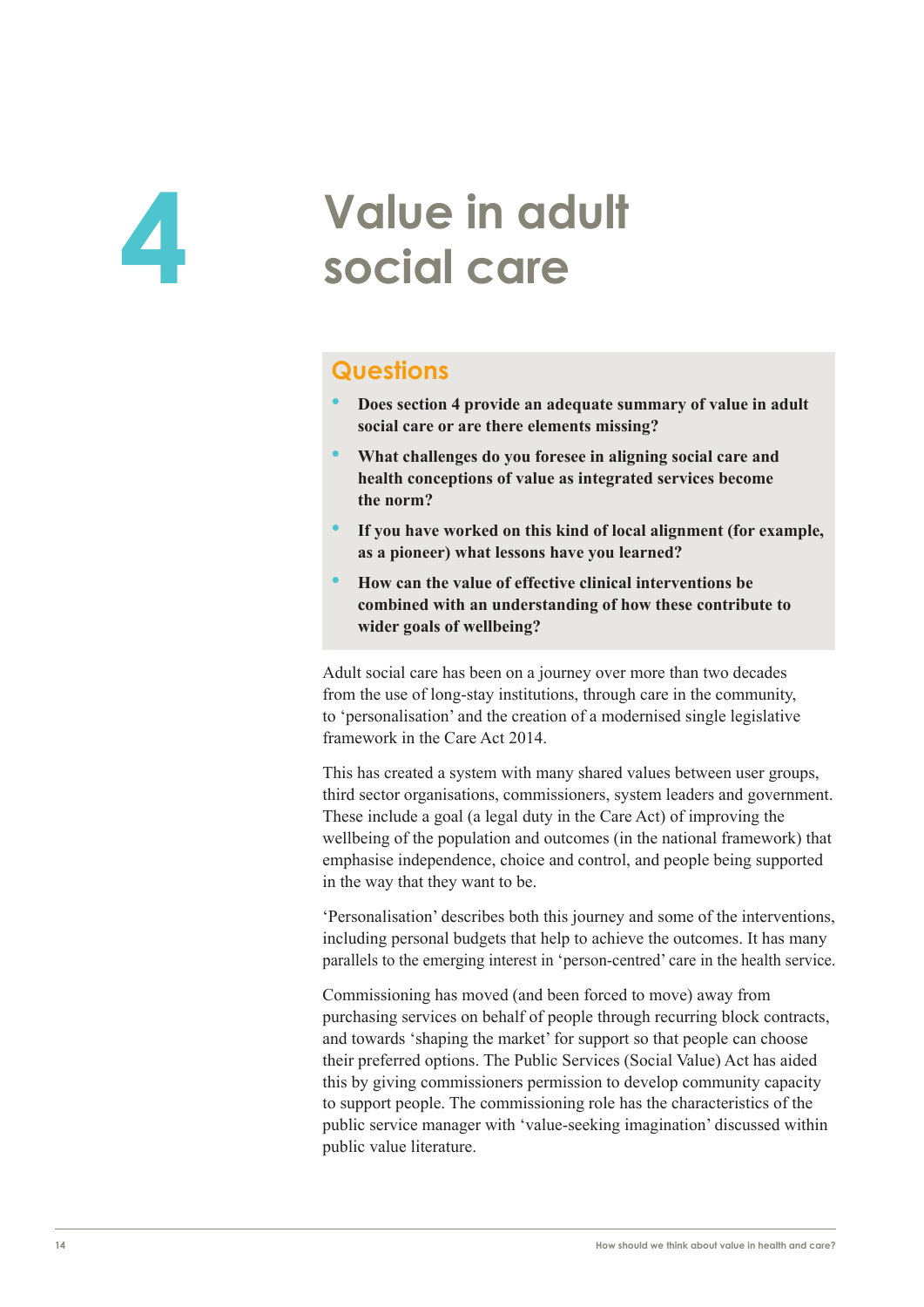Delivering social value, and doing so in co-production – being responsive to and collaborating with people who use services – is being built into the standards promoted by system leaders.

The social care values of wellbeing, independence, social interaction and feeling supported to have choice and control would also be recognised as important by people with complex health needs and long-term conditions.

This, together with increasingly close collaboration between health and social care bodies at both national and local levels in the drive for integration, seems likely to generate increasing alignment of values and outcomes frameworks between the two services.

Limits to this alignment will remain, however. People with long-term or complex health requirements need them to be met by trusted clinicians, specialists and other health professionals. Their use of statutory health services will therefore remain a significant part of any personalised care plans they develop.

Value systems in health and care must therefore capture the value of effective clinical interventions and partnerships, while moving to incorporate an understanding of how these contribute to wider goals of wellbeing.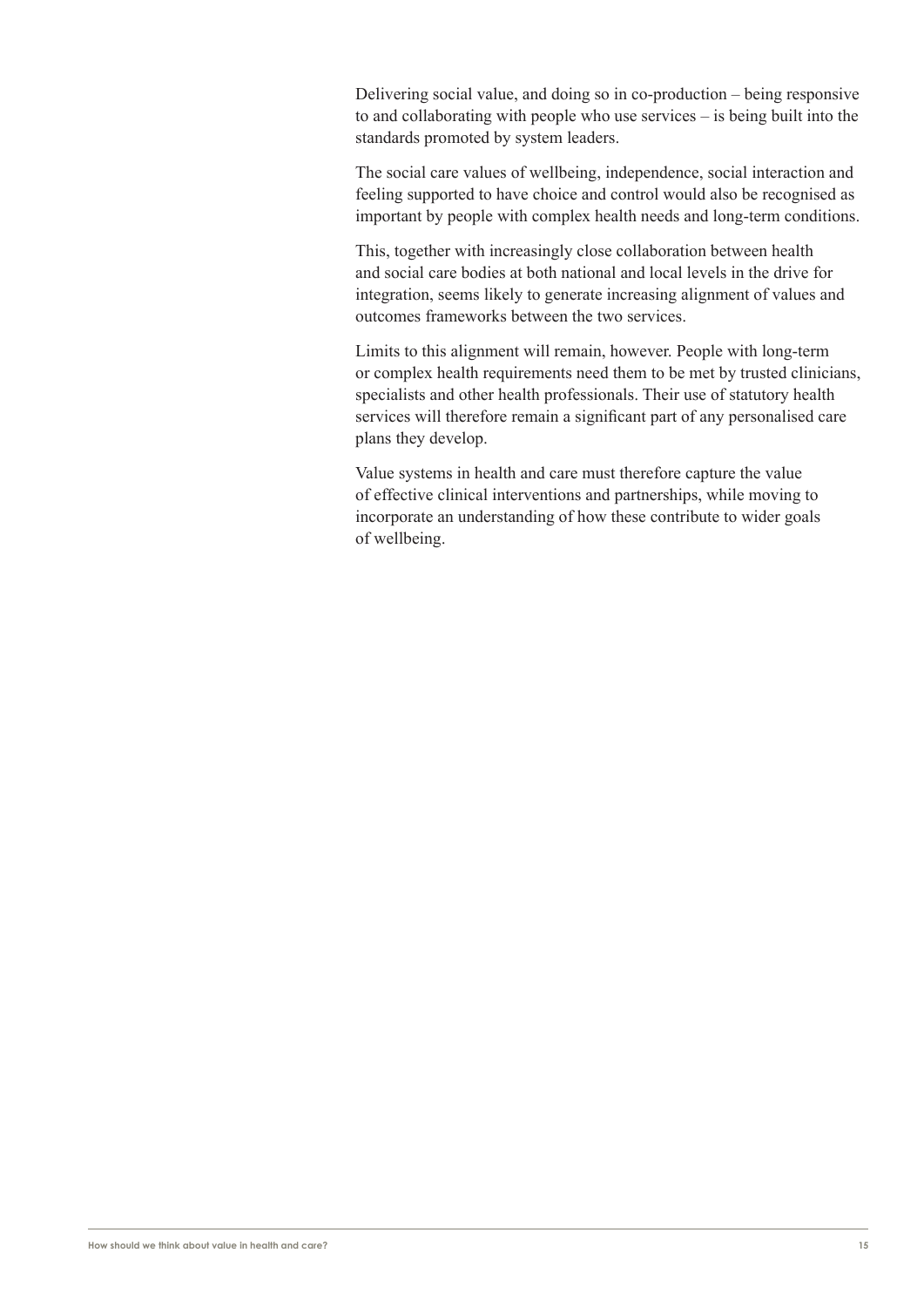# <span id="page-17-0"></span>**5 Conclusions and next steps**

Health and care have always sought to provide value. Traditional conceptions of value expressed variously – and often conflictingly – through classical accounting models, system targets, competition mechanisms and encouragement for single units to act autonomously and be judged as single services have dominated perceptions of value. Despite being strongly critiqued, they continue to have a significant impact on the behaviours of individuals and organisations.

What people value most has not been adequately engaged with or captured. The value added by individuals and communities, and the potential to multiply and maximise this by statutory services working in collaboration with them, has not been fully recognised. The current paradigms of value do not appear sufficient for health services today.

This paper suggests reframing value in health and care, drawing on ideas from a number of sources, and in particular from public and social value theory. These approaches emphasise that the outcomes we aim to achieve must be responsive to what relevant groups of people – 'citizens', 'viewers', 'stakeholders' – value.

There will be challenges to be addressed with this approach, as discussed in the introduction to this paper. For example:

- co-produced outcomes will be vulnerable to the critique that they are subjective and programme specific – and therefore not comparable with other programmes
- mechanisms for legitimising what constitutes public value will need to be established and new frameworks and measures of this wider conception of value will need to be created to assess financial, social and person-reported outcomes.

With this paper, we aim to articulate a new understanding of the value of engaging individuals and communities in health and care, and to discuss the challenges in progressing this. We are keen to understand your views and experience across sectors. To kick-start the conversation, a series of blogs will be posted on the Realising the Value website, **www.realisingthevalue.org.uk**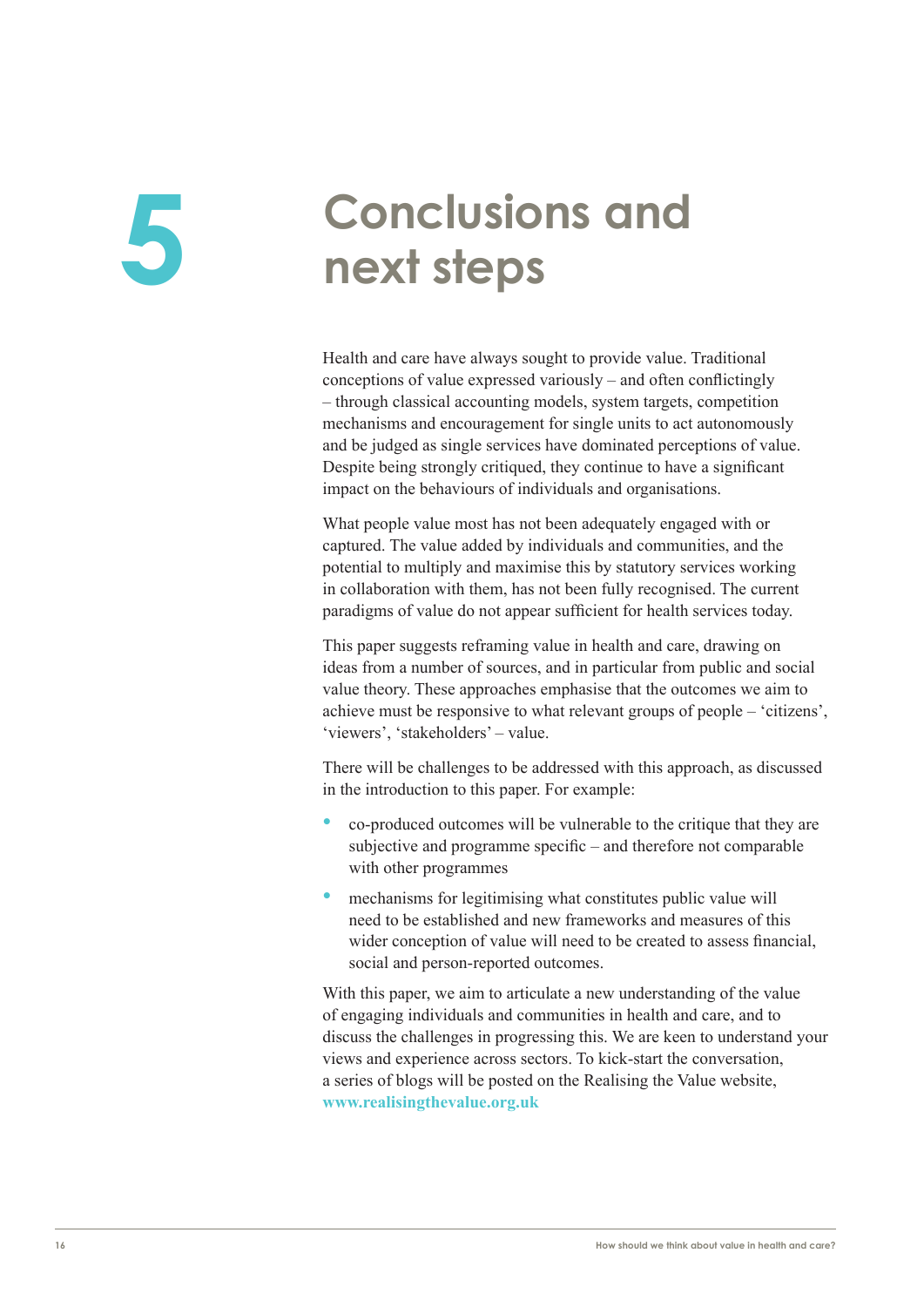We hope you will take the time to engage with us and send us any thoughts or examples that can help move this agenda forwards. And we hope the paper will help you in thinking about the outcomes you seek to achieve.

To feed back on the ideas contained in this paper, please contact the consortium partners on **[info@realisingthevalue.org.uk](mailto:info@realisingthevalue.org.uk)**

We would be grateful for any initial comments on the paper **by the end of October 2015** in order to reflect initial findings via our website and in stakeholder events. We will, however, continue to revise and refine the propositions in this paper as our understanding develops over the course of the Realising the Value programme. Our final programme report will be published in the autumn of 2016.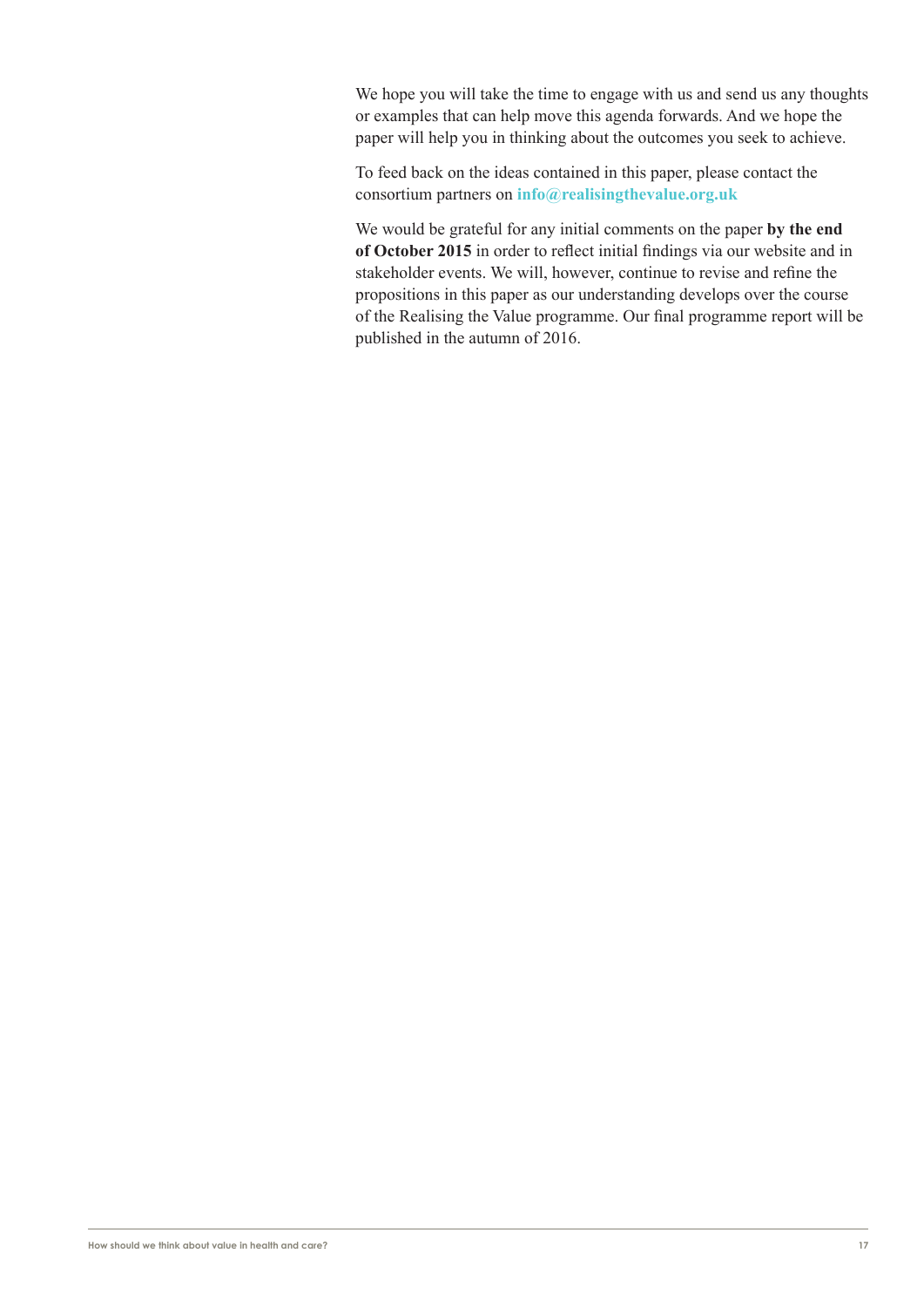# <span id="page-19-0"></span>**Summary of the questions asked in this paper**

### **Section 1**

- Are the propositions set out in section 1 the right ones to develop?
- Are there any further implications from these propositions that you would like to draw our attention to?
- Do you have suggestions for approaches to thinking about value that capture some or all of these propositions (in addition to those referenced in section 3 of this paper)?
- What challenges do you foresee and how can they be overcome?

#### **Section 2**

- Are there key concepts of individual and community value we have not referenced in section 2?
- Do you know of any significant programmes or services in the NHS that have attempted to account for these types of value over time? Please send us references/details.

### **Section 3**

- Do you have knowledge or experience of using the approaches described in section 3?
- If so, what lessons from them do you think can be applied in an NHS context?
- What are your thoughts about a triple bottom line approach to value in the NHS: financial value, health value (including health and wellbeing outcomes valued by people), and wider social value (such an employment and social capital)?

#### **Section 4**

- Does section 4 provide an adequate summary of value in adult social care or are there elements missing?
- What challenges do you foresee in aligning social care and health conceptions of value as integrated services become the norm?
- If you have worked on this kind of local alignment (for example, as a pioneer) what lessons have you learned?
- How can the value of effective clinical interventions be combined with an understanding of how these contribute to wider goals of wellbeing?

#### **Please send your thoughts about these questions to [info@realisingthevalue.org.uk](mailto:info@realisingthevalue.org.uk)**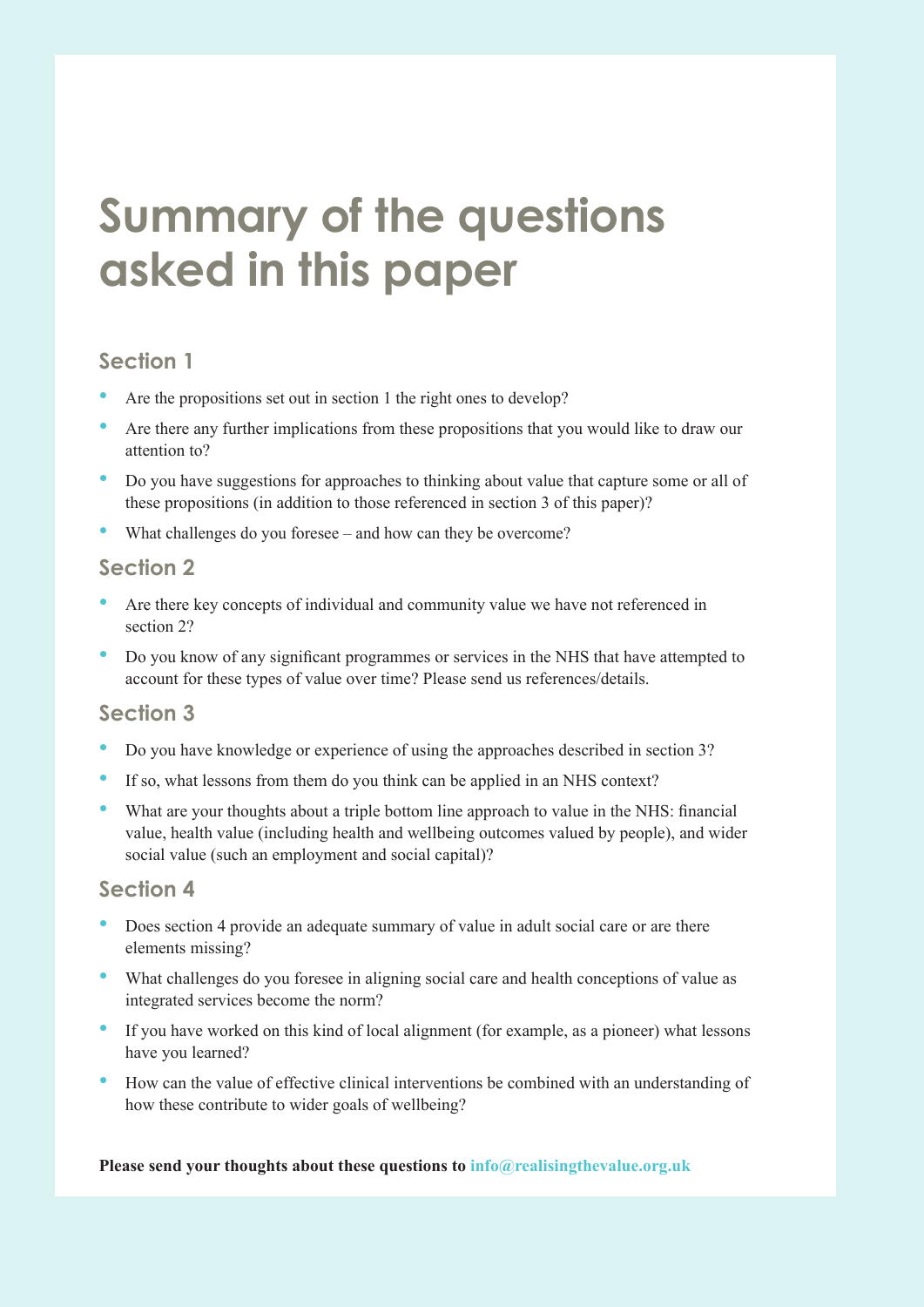# <span id="page-20-0"></span>**Bibliography and related reading**

This paper draws on thinking from a range of sources including:

ADASS, DH, LGA, TLAP and the Health Services Management Centre (2014), Commissioning for Better Outcomes: a Roadmap.

Baker T (2011), Social Impact Evaluation of five Carers' Centres using Social Return on Investment.

BBC (2004), Building Public Value.

Cabinet Office, Office of the Third Sector (2009), A Guide to Social Return on Investment.

Cabinet Office (2012), The Public Services (Social Value) Act 2012 – advice for commissioners and procurers, Information Note 10/12.

Carers UK (2011), Valuing Carers 2011: calculating the value of carers' support.

Coulter A and Ellis J, Health Foundation (2007), The effectiveness of patient-focused interventions.

Coyle D and Woolard C, BBC Trust (2007) Public Value in Practice: Restoring the Ethos of Public Service.

Department of Health (2004), Patient and public involvement in health: the evidence for policy implementation.

Department of Health (2014), The Adult Social Care Outcomes Framework 2015-16.

Elkington J (1994), California Management Review 36, no. 2: 90–100, Towards the Sustainable Corporation: Win-Win-Win Business Strategies for Sustainable Development.

Fujiwara D, Oroyemi P, McKinnon E. (2013), Cabinet Office, DWP, Wellbeing and civil society. Estimating the value of volunteering using subjective wellbeing data.

Fuller D (2001), Value Incorporated, 'Value Creation: Theory and Practice'.

Haynes RB, Ackloo E, Sahota N, McDonald HP, Yao X. (2008) Cochrane Database Syst; (CD000011), Interventions for enhancing medication adherence.

Health Foundation, Person-centred care resource centre, http://personcentredcare.health.org.uk

HM Government (2007) Putting People First: A shared vision and commitment to the transformation of adult social care.

Horner L, Lekhi R and Blaug R (2006), The Work Foundation, Deliberative democracy and the role of public managers.

Kelly G, Mulgan G and Muers S (2002), Creating Public Value: An Analytical Framework for Public Service Reform.

Lev D (2008), Picker Institute Europe, An Independent NHS: what's in it for citizens and patients?

Local Government Association (2001) Integrated Care Value Toolkit. Accessed via www.local.gov.uk/health/-/journal\_content/56/10180/4060433/ARTICLE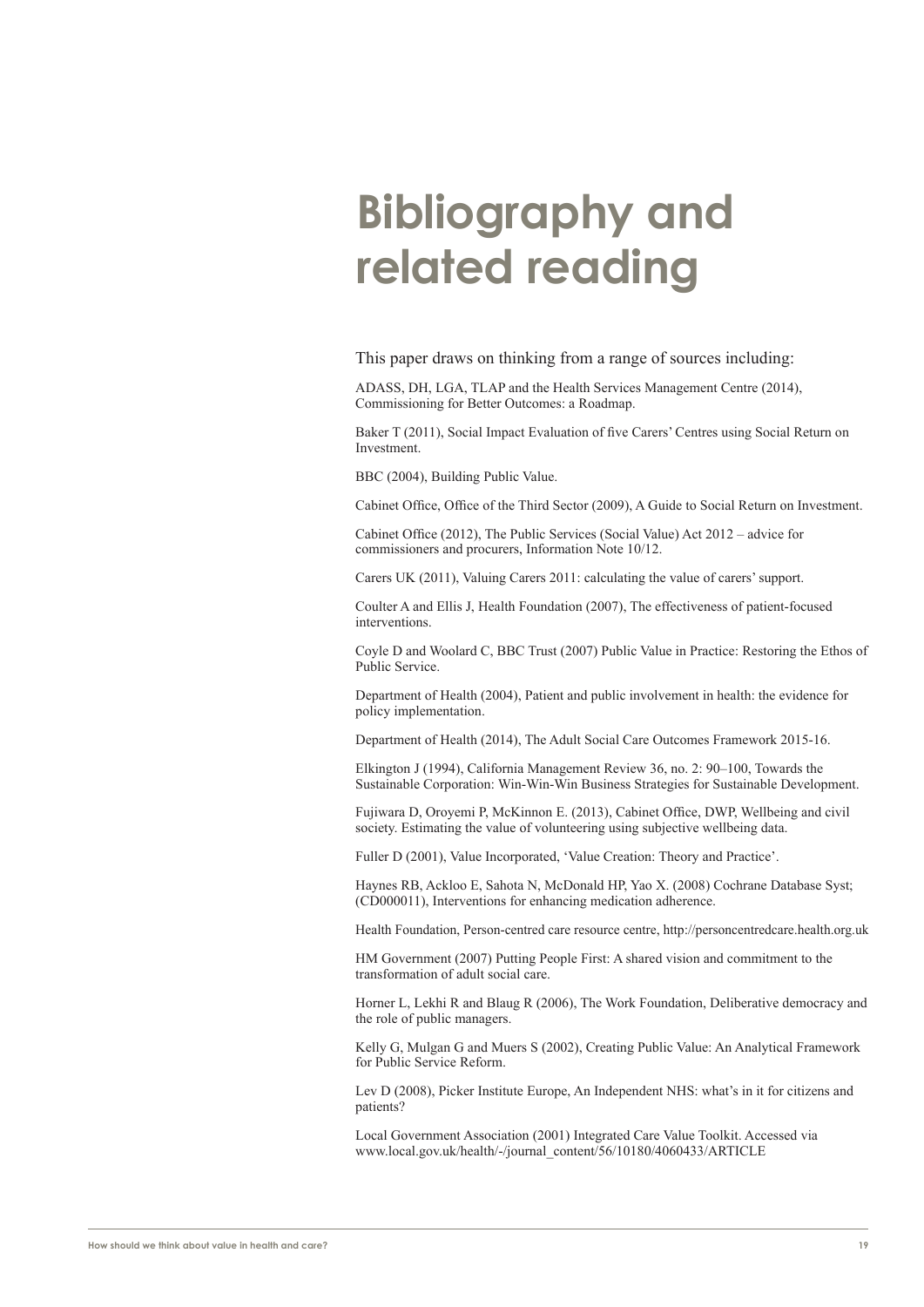Centre for Public Health, Liverpool John Moores University (2013), Befriending at the Quays: a social return on investment analysis.

London Business School (2004), Measuring Social Impact: the foundation of social return on investment.

Mahdon M, The Work Foundation (2006), Public Value and Health.

Moore M (1995), Creating Public Value: Strategic Management in Government, Harvard University Press.

McShane M (2014) Slide set for ADASS spring conference, available at www.adass.org. uk/uploadedFiles/adass\_content/events/spring\_conference\_April\_2014/presentations/ Martin%20McShane%20Edited%20Wed.pdf

Moore M (2003), The Hauser Center for Nonprofit Organisations Working Paper No. 18. Boston: Harvard University, The Public Value Scorecard.

National Collaborating Centre for Primary Care and RCGP (2009) Medicines Adherence: involving patients in decisions about prescribed medicines and supporting adherence.

National Voices, Prioritising person-centred care – the evidence. Summary and five pdf reports available from: www.nationalvoices.org.uk/evidence

National Voices, UCL Partners and Age UK (2014) I'm Still Me: a narrative for person centred coordinated care for older people.

National Voices and TLAP (2014), My life, my support, my choice: A Narrative for person centred coordinated care and support for children and young people with complex lives.

Nesta (2013) The business case for people powered health.

nef Consulting (2010) Catalysts for Community Action and Investment.

New Philanthropy Capital (2010) Social Return on Investment: position paper.

NHS England et al (2013) Integrated Care and Support: Our Shared Commitment.

NHS Institute for Innovation and Improvement, Tackling tough choices: creating public value. Accessed via www.institute.nhs.uk/world\_class\_commissioning/tackling\_tough choices/tackling\_tough\_choices\_creating\_public\_value\_homepage.html

NICE (2008) Community engagement, guideline PH9, (later updated as Community Engagement to Improve Health, NICE advice LGB16, 2014).

NCVO Almanac 2015. Accessed via http://data.ncvo.org.uk/a/almanac15/introduction-2/

Office for National Statistics (2013) Household Satellite Accounts – Valuing Voluntary Activity in the UK. Accessed via www.ons.gov.uk/ons/rel/wellbeing/household-satelliteaccounts/valuing-voluntary-activity-in-the-uk/art--valuing-voluntary-activity-in-the-uk. html

Porter ME (2010), N Engl J Med; 363:2477-2481, What Is Value in Health Care?

Porter ME and Kramer MR (2011), Harvard Business Review, Jan-Feb 2011, Creating Shared Value.

Slaper T and Hall T. (2011) Indiana Business Review, Spring 2011, The Triple Bottom Line: What Is It and How Does It Work?

South J (2015) Public Health England and NHS England, A guide to community-centred approaches for health and wellbeing.

TLAP, ADASS, LGA and NHS England, (2014), Getting Serious About Personalisation in the NHS.

TLAP (2014), Working together for personalised, community-based care and support: A partnership agreement 2014-17.

TLAP (undated), Making it Real: Markers for Change.

Wanless D for HM Treasury (2002) Securing Our Future Health: taking a long term view.